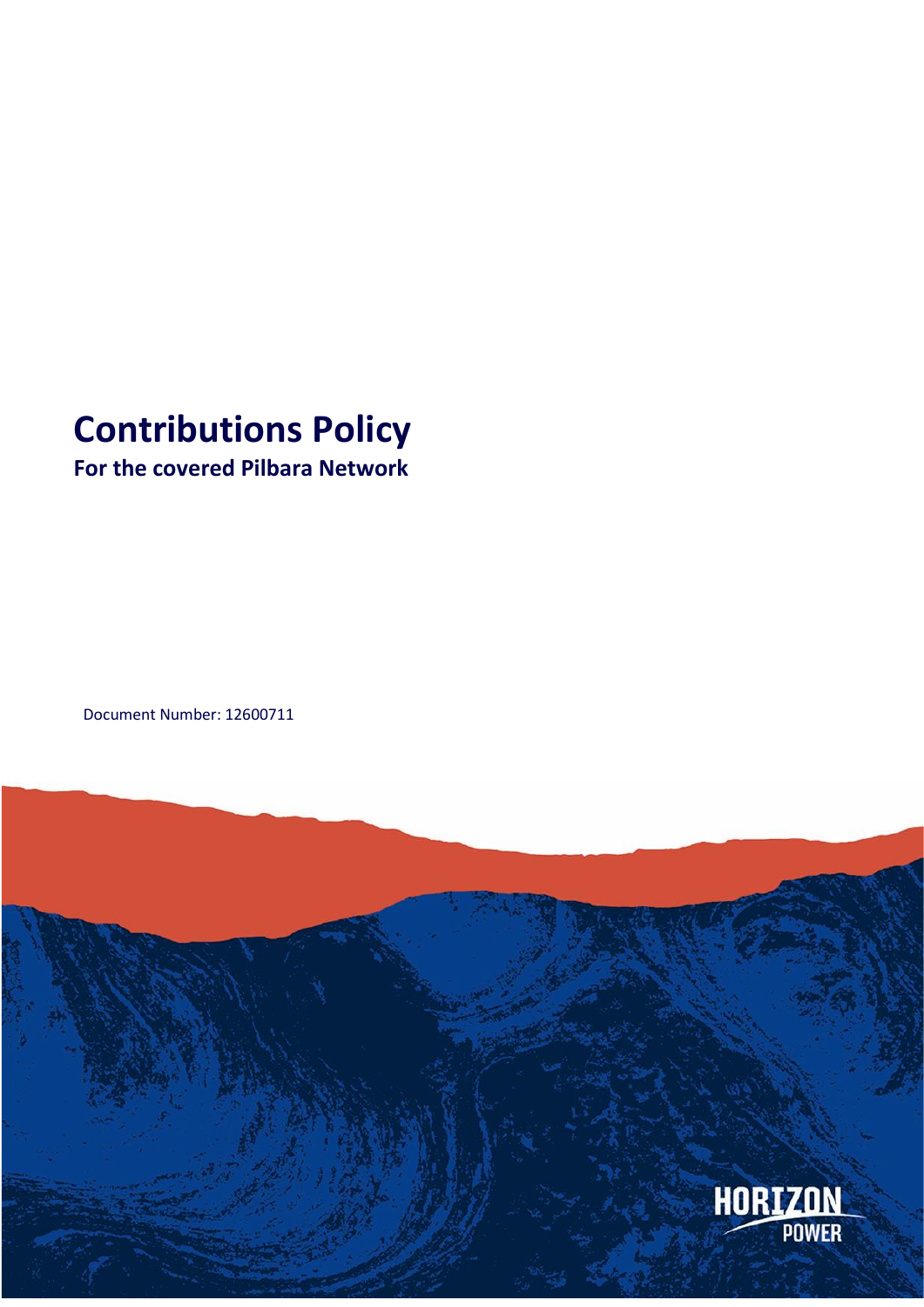

| Date Created/Last Updated | 1 July 2021         |
|---------------------------|---------------------|
| <b>Review Frequency</b>   | Each pricing period |
| Next Review Date          | 1 July 2024         |

This policy remains in effect, until replaced or updated, notwithstanding expiration of the review date.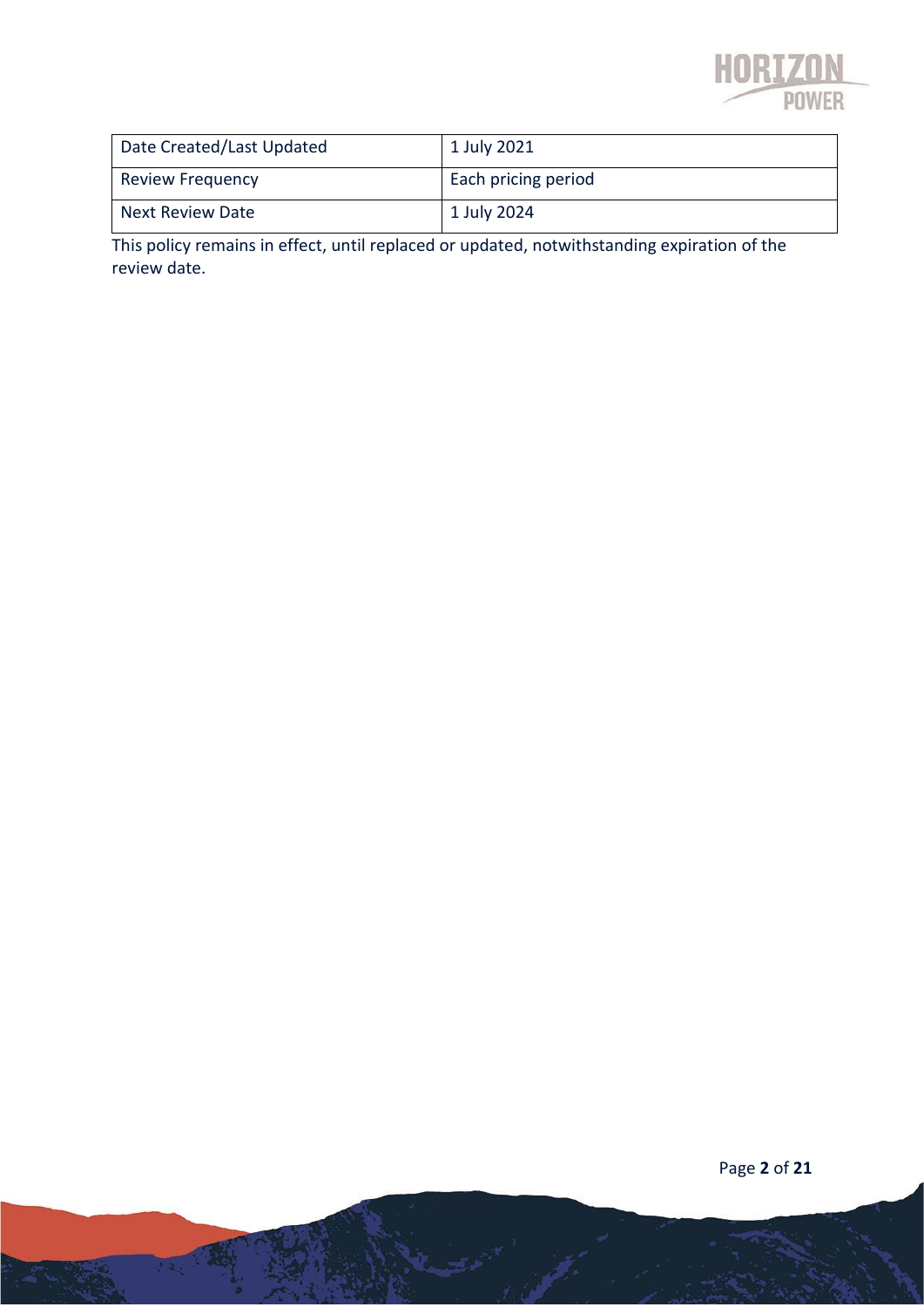

### **TABLE OF CONTENTS**

| 1.  |      |                                                                      |
|-----|------|----------------------------------------------------------------------|
| 2.  |      |                                                                      |
| 3.  |      |                                                                      |
| 4.  |      |                                                                      |
| 5.  |      |                                                                      |
| 6.  |      |                                                                      |
|     | 6.1  |                                                                      |
|     | 6.2  |                                                                      |
|     | 6.3  |                                                                      |
|     | 6.4  |                                                                      |
| 7.  |      |                                                                      |
|     | 7.1  |                                                                      |
|     | 7.2  |                                                                      |
|     | 7.3  |                                                                      |
|     | 7.4  |                                                                      |
| 8.  |      |                                                                      |
|     | 8.1  |                                                                      |
|     | 8.2  |                                                                      |
|     | 8.3  |                                                                      |
|     | 8.4  | Costs related to compliance with the Horizon Power technical rules16 |
|     | 8.5  |                                                                      |
| 9.  |      |                                                                      |
|     | 9.1  |                                                                      |
|     | 9.2  |                                                                      |
|     | 9.3  |                                                                      |
|     | 9.4  |                                                                      |
| 10. |      |                                                                      |
|     | 10.1 |                                                                      |
|     | 10.2 |                                                                      |
| 11. |      |                                                                      |
| 12. |      | ACCOUNTING FOR CONTRIBUTIONS WHEN CALCULATING REFERENCE TARIFFS20    |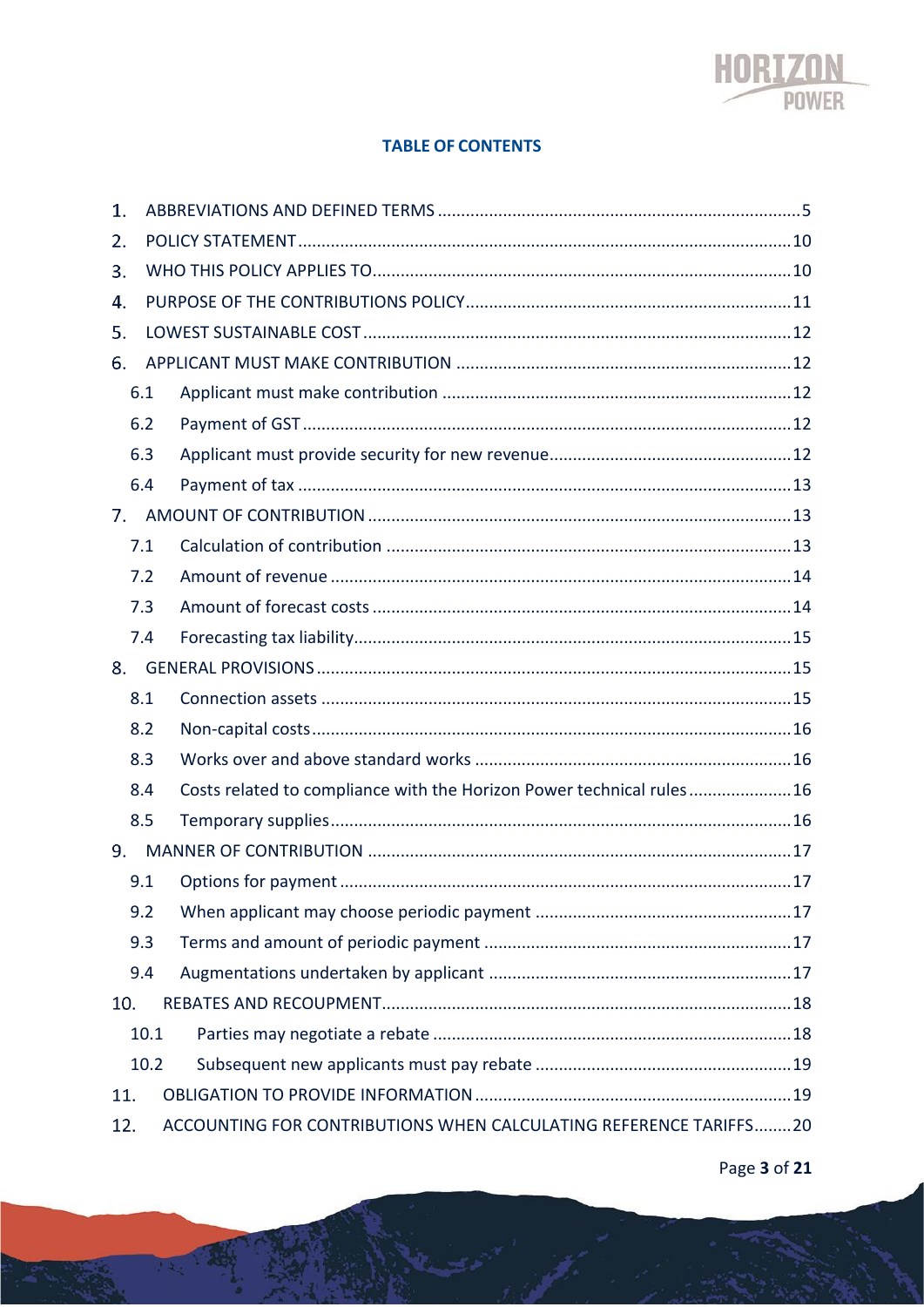

|  | DEFEDENICEC |  |  |
|--|-------------|--|--|
|--|-------------|--|--|

Page 4 of 21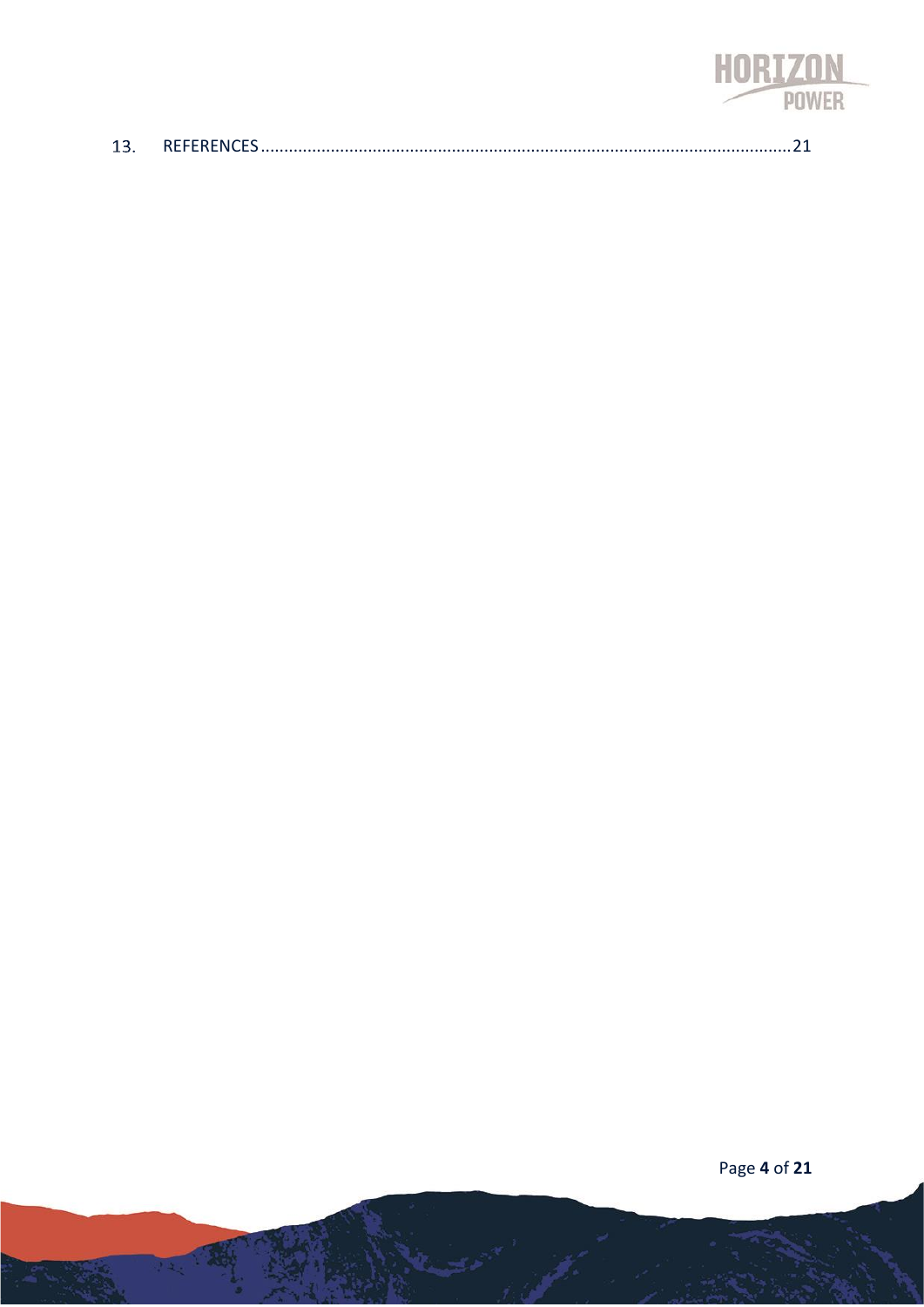

## 1. ABBREVIATIONS AND DEFINED TERMS

The following abbreviations are used in this document and have the meaning provided in the table below.

| Abbreviation | <b>Meaning</b>                          |
|--------------|-----------------------------------------|
| <b>AS</b>    | <b>Australian Standard</b>              |
| <b>GST</b>   | <b>Goods and Services Tax</b>           |
| <b>ISO</b>   | Independent System Operator             |
| <b>kVA</b>   | kilo Volt-Amps (equals 1,000 Volt Amps) |
| <b>NSP</b>   | Network Service Provider                |
| <b>PV</b>    | photovoltaic                            |

### *Table 1: Document Abbreviations*

The following defined terms are used in this document and have the meaning provided in the table below.

| <b>Defined term</b>         | <b>Meaning</b>                                                                                                                                                                                                                                                                                                                                                                                                                                                         |  |
|-----------------------------|------------------------------------------------------------------------------------------------------------------------------------------------------------------------------------------------------------------------------------------------------------------------------------------------------------------------------------------------------------------------------------------------------------------------------------------------------------------------|--|
| Act                         | the Electricity Industry Act 2004 (WA).                                                                                                                                                                                                                                                                                                                                                                                                                                |  |
| allocated forecast<br>costs | the amount of the <i>forecast costs</i> allocated to the <i>applicant</i> under clause 7.3.                                                                                                                                                                                                                                                                                                                                                                            |  |
| alternative options         | has the same meaning given to it in the Code.                                                                                                                                                                                                                                                                                                                                                                                                                          |  |
|                             | {As at 25 June 2021, the Code defines alternative options as alternatives to part<br>or all of a network <i>augmentation</i> or <i>new facilities investment</i> (whether capital-<br>related costs or non-capital costs), including stand-alone power systems,<br>storage works, demand-side management and generation solutions (such as<br>distributed generation), either instead of or in combination with network<br>augmentation or new facilities investment.} |  |
| applicant                   | a person (who may be a <i>user</i> , a <i>customer</i> or a real estate developer) who has<br>lodged, or intends to lodge, a connection application, and includes a person<br>who does so on behalf of another person.                                                                                                                                                                                                                                                 |  |
| augment,                    | has the same or corresponding meaning given to <i>augmentation</i> in the Code.                                                                                                                                                                                                                                                                                                                                                                                        |  |
| augmentation                | {As at 25 June 2021, the Code defines augmentation in relation to a light<br>regulation network as an increase in the capability of the light regulation<br>network to provide covered services.                                                                                                                                                                                                                                                                       |  |

### *Table 2:Document Defined Terms*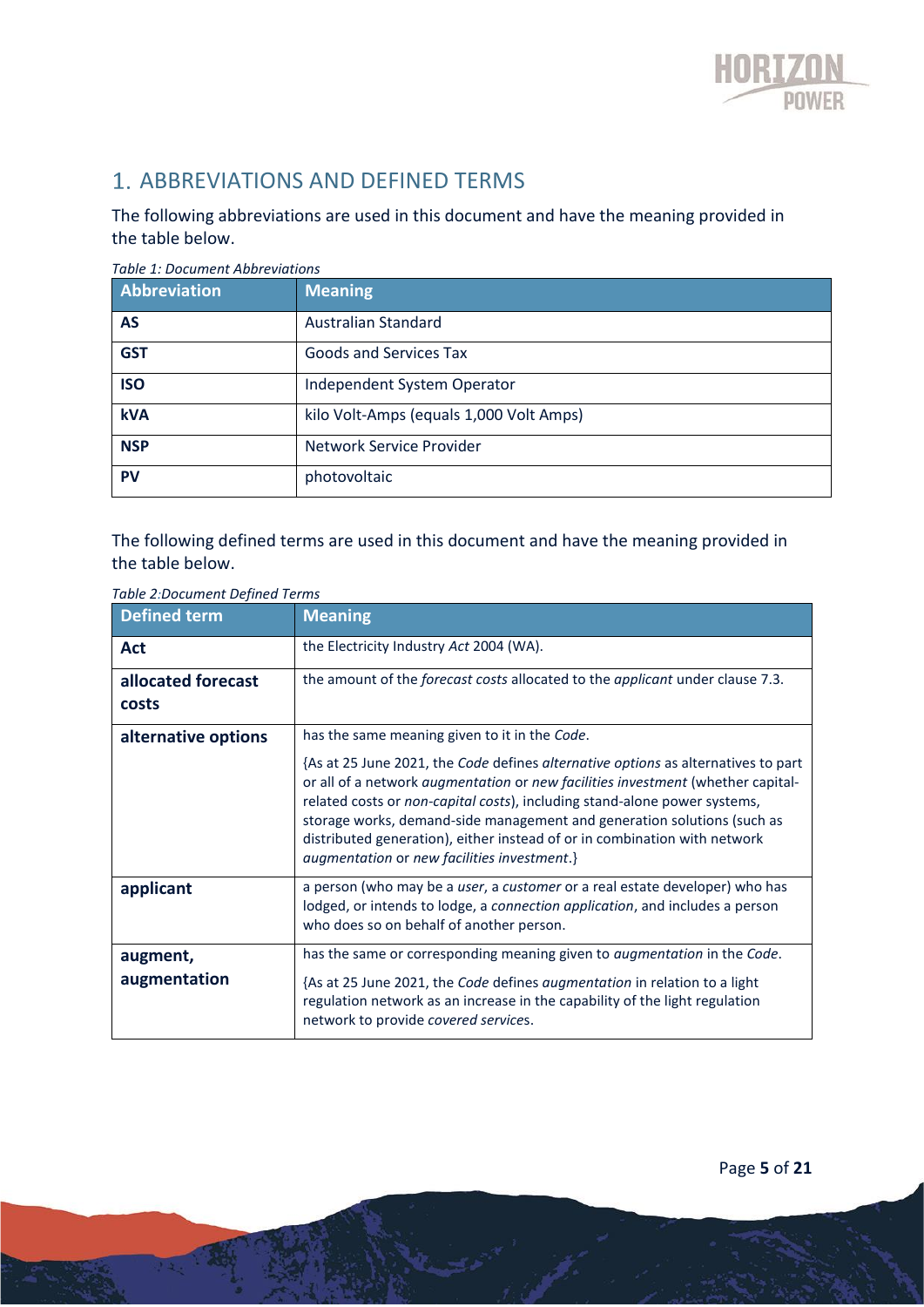

| <b>Defined term</b>       | <b>Meaning</b>                                                                                                                                                                                                                                                                                                                                                                                                                  |  |
|---------------------------|---------------------------------------------------------------------------------------------------------------------------------------------------------------------------------------------------------------------------------------------------------------------------------------------------------------------------------------------------------------------------------------------------------------------------------|--|
| bidirectional service     | a covered service provided at a connection point on a light regulation network<br>that is a bidirectional point.                                                                                                                                                                                                                                                                                                                |  |
|                           | {As at 25 June 2021, the Code defines bidirectional point as a point on a light<br>regulation network which is, or is to be, identified as such (explicitly or by<br>inference) in a contract for services at which, subject to the contract for<br>services, electricity is expected to be, on a regular basis, both transferred into<br>the light regulation network and transferred out of the light regulation<br>network.} |  |
| capital base              | has the same meaning given to it in the Code.                                                                                                                                                                                                                                                                                                                                                                                   |  |
|                           | {As at 25 June 2021, the Code defines capital base for a light regulation<br>network as the value of the network assets that are used to provide covered<br>services on the light regulation network prescribed or determined under<br>sections 52, 53, 54 or Chapter 7 as applicable.}                                                                                                                                         |  |
| capital contribution      | has the same meaning given to it in the Code.                                                                                                                                                                                                                                                                                                                                                                                   |  |
|                           | {As at 25 June 2021, the Code defines capital contribution as a payment or<br>provision in kind made, or to be made, by a user either in respect of any new<br>facilities investment in required work or under a headworks scheme.}                                                                                                                                                                                             |  |
| Code                      | the Pilbara Networks Access Code 2021.                                                                                                                                                                                                                                                                                                                                                                                          |  |
| connect                   | has the same meaning given to it in the Code.                                                                                                                                                                                                                                                                                                                                                                                   |  |
|                           | {As at 25 June 2021, the Code defines connect as to form a physical link to or<br>through a light regulation network.}                                                                                                                                                                                                                                                                                                          |  |
| connection<br>application | an application lodged with Horizon Power that has the potential to require a<br>modification to the network, including an application to-                                                                                                                                                                                                                                                                                       |  |
|                           | connect facilities and equipment at a new connection point; or<br>increase consumption or generation at an existing connection point;<br>or;                                                                                                                                                                                                                                                                                    |  |
|                           | materially modify facilities and equipment connected at an existing<br>connection point; or<br>augment the network for any other reason,                                                                                                                                                                                                                                                                                        |  |
|                           | and;<br>includes any additional information provided by the applicant in<br>regard to the application.                                                                                                                                                                                                                                                                                                                          |  |
| connection assets         | for a connection point, means all of the network assets that are used only in<br>order to provide covered services at the connection point.                                                                                                                                                                                                                                                                                     |  |
| connection point          | has the same meaning given to it in the Code.                                                                                                                                                                                                                                                                                                                                                                                   |  |
|                           | {As at 25 June 2021, the Code defines connection point as a point on a light<br>regulation network which is, or is to be, identified (explicitly or by inference) in,<br>a contract for services as an entry point, exit point, interconnection point or<br>bidirectional point.}                                                                                                                                               |  |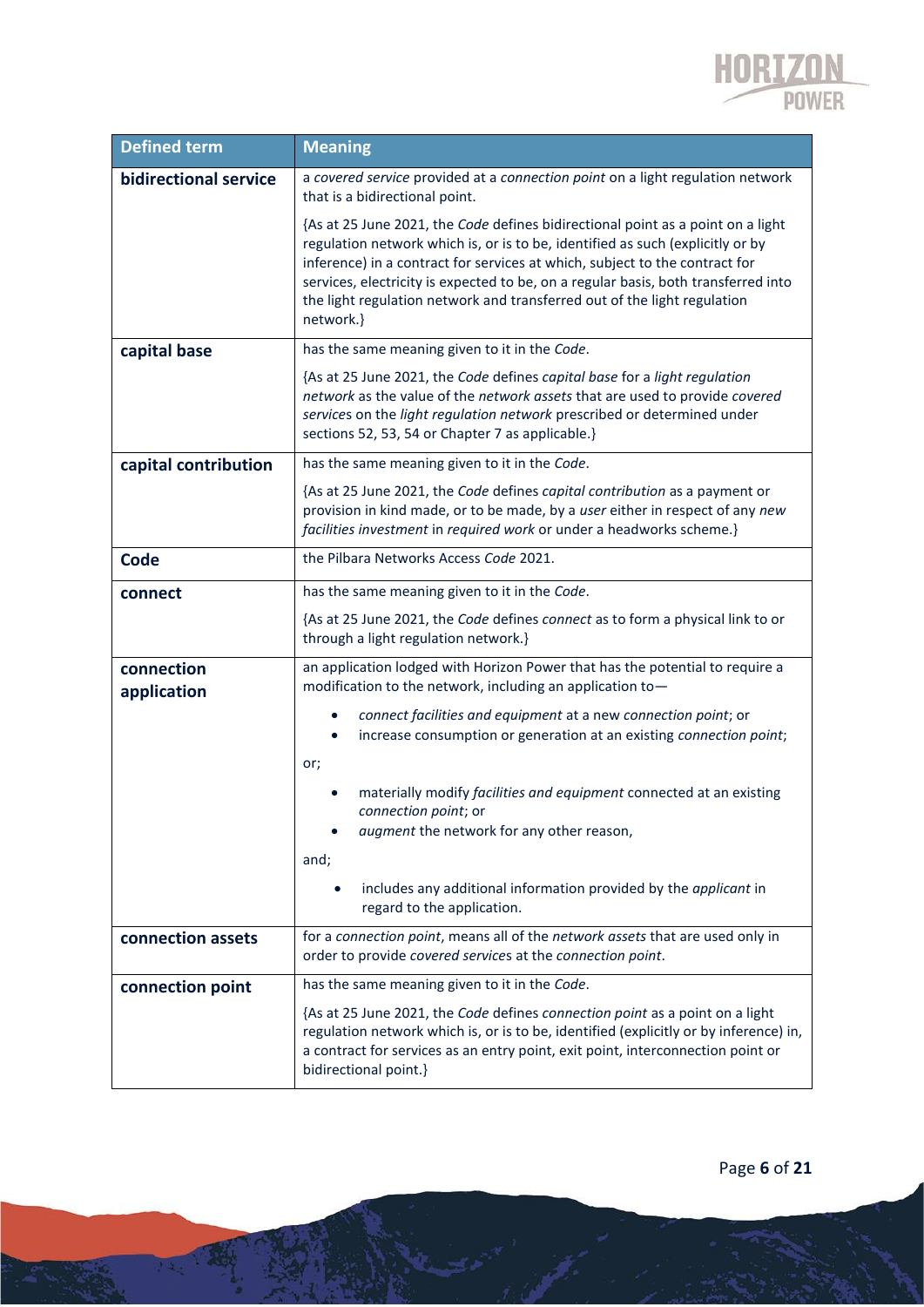

| <b>Defined term</b>             | <b>Meaning</b>                                                                                                                                                                                                                                                                                                                                                                                  |  |
|---------------------------------|-------------------------------------------------------------------------------------------------------------------------------------------------------------------------------------------------------------------------------------------------------------------------------------------------------------------------------------------------------------------------------------------------|--|
| contribution                    | has the same meaning given to it in the Code.                                                                                                                                                                                                                                                                                                                                                   |  |
|                                 | {As at 25 June 2021, the Code defines contribution as a capital contribution or a<br>non-capital contribution.}                                                                                                                                                                                                                                                                                 |  |
| contributions policy            | has the same meaning given to it in the Code.                                                                                                                                                                                                                                                                                                                                                   |  |
|                                 | {As at 25 June 2021, the Code defines contributions policy as a policy in a<br>network development policy under section 41(2) dealing with contributions by<br>users.                                                                                                                                                                                                                           |  |
| contributions rate of<br>return | the real pre-tax weighted average cost of capital that has been used to<br>calculate Horizon Power's target revenue for covered services prevailing at the<br>time of the connection offer.                                                                                                                                                                                                     |  |
| covered Pilbara<br>network      | has the same meaning given to it in section 3 of the Act and for the purposes of<br>this policy includes both a network and a right of the NSP to use a network (to<br>the extent of that right of use).                                                                                                                                                                                        |  |
|                                 | {As at 07 April 2020, the Act defines covered Pilbara network as a covered<br>network that is located wholly or partly in the Pilbara region.}                                                                                                                                                                                                                                                  |  |
| covered service                 | has the same meaning given to it in the Code.                                                                                                                                                                                                                                                                                                                                                   |  |
|                                 | {As at 25 June 2021, the Code defines covered service as a service provided by<br>means of a light regulation network, but does not include an excluded service.}                                                                                                                                                                                                                               |  |
| customer                        | has the same meaning given to it in the Code.                                                                                                                                                                                                                                                                                                                                                   |  |
|                                 | {As at 25 June 2021, the Code defines customer as a-                                                                                                                                                                                                                                                                                                                                            |  |
|                                 | $(a)$ <i>user</i> ; or<br>(b) end-use customer in the end-use customer's capacity as indirect<br>customer for covered services.}                                                                                                                                                                                                                                                                |  |
| distribution system             | has the meaning given to it in the Code.                                                                                                                                                                                                                                                                                                                                                        |  |
|                                 | {As at 25 June 2021, the Code defines distribution system as any apparatus,<br>equipment, plant or buildings used, or to be used for, or in connection with,<br>the transportation of electricity at nominal voltages of less than 66 kV.}                                                                                                                                                      |  |
| entry service                   | a covered service provided at a connection point on a light regulation network<br>that is an entry point.                                                                                                                                                                                                                                                                                       |  |
|                                 | {As at 25 June 2021, the Code defines entry point as a point on a light<br>regulation network, which is, or is to be, identified as such (explicitly or by<br>reference) in a contract for services at which, subject to the contract for<br>services, electricity is more likely to be transferred into the light regulation<br>network than transferred out of the light regulation network.} |  |
| estimated new                   | the amount calculated under clause 7.2.                                                                                                                                                                                                                                                                                                                                                         |  |
| revenue                         |                                                                                                                                                                                                                                                                                                                                                                                                 |  |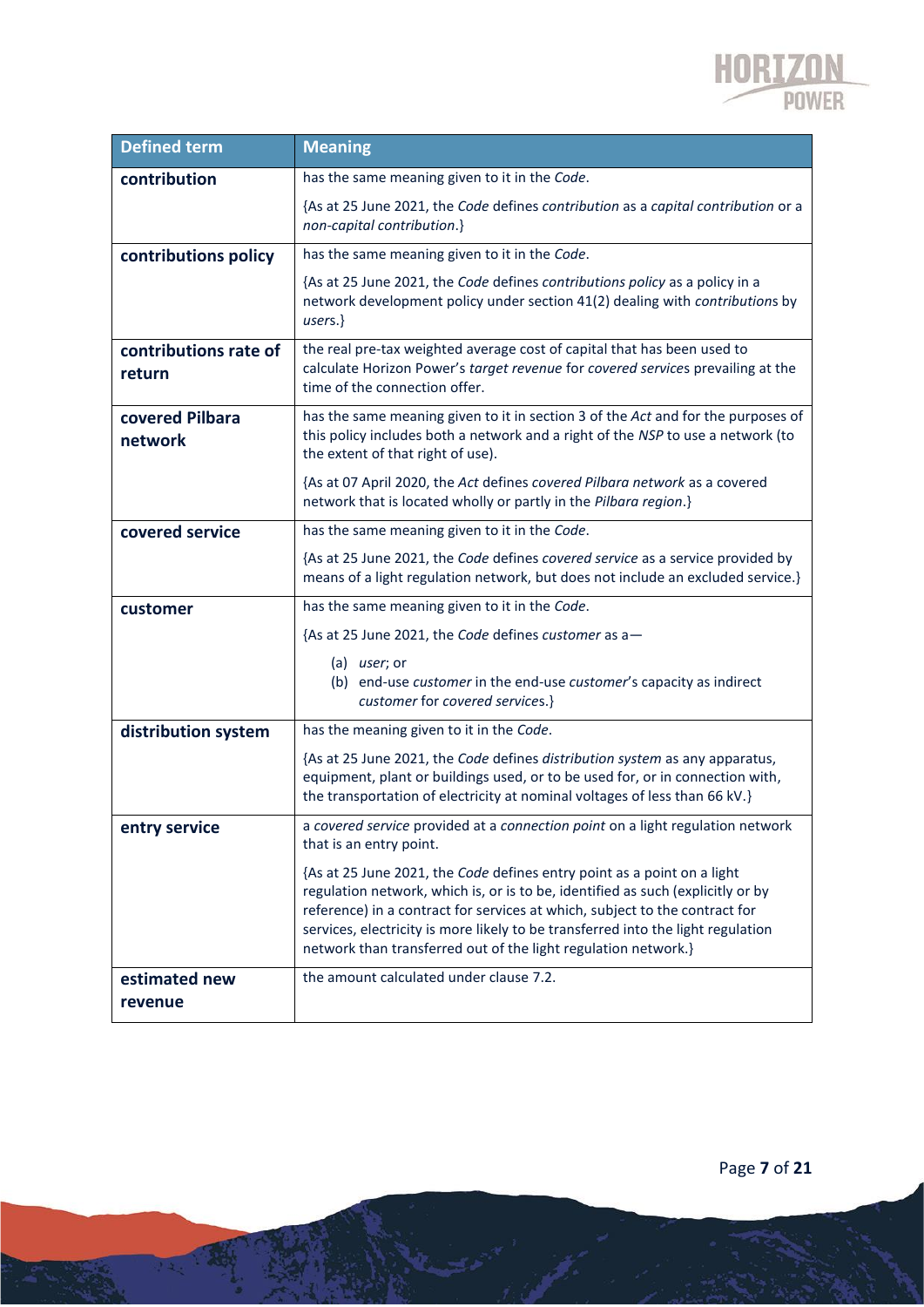

| <b>Defined term</b>         | <b>Meaning</b>                                                                                                                                                                                                                                                                                                                                                                                                                                           |  |
|-----------------------------|----------------------------------------------------------------------------------------------------------------------------------------------------------------------------------------------------------------------------------------------------------------------------------------------------------------------------------------------------------------------------------------------------------------------------------------------------------|--|
| exit service                | a covered service provided at a connection point on a light regulation network<br>that is an exit point.                                                                                                                                                                                                                                                                                                                                                 |  |
|                             | {As at 25 June 2021, the Code defines exit point as a point on a light regulation<br>network which is, or is to be, identified as such (explicitly or by inference) in a<br>contract for services at which, subject to the contract for services, electricity is<br>more likely to be transferred out of the light regulation network than<br>transferred into the light regulation network.}                                                            |  |
| facilities and<br>equipment | the apparatus, equipment, plant and buildings used for or in connection with<br>generating, consuming and transporting electricity at the connection point.                                                                                                                                                                                                                                                                                              |  |
| forecast costs              | any or all of the new facilities investment and non-capital costs forecast to be<br>incurred by Horizon Power with regard to the works.                                                                                                                                                                                                                                                                                                                  |  |
| good electricity            | has the same meaning given to it in the Code.                                                                                                                                                                                                                                                                                                                                                                                                            |  |
| industry practice           | {As at 25 June 2021, the Code defines good electricity industry practice as the<br>exercise of that degree of skill, diligence, prudence and foresight that a skilled<br>and experienced person would reasonably exercise under comparable<br>conditions and circumstances consistent with applicable written laws and<br>statutory instruments and applicable recognised codes, standards (including<br>relevant Australian Standards) and guidelines.} |  |
| interconnection<br>service  | a covered service provided at a connection point on a light regulation network<br>that is an interconnection point.                                                                                                                                                                                                                                                                                                                                      |  |
|                             | {As at 25 June 2021, the Code defines interconnection point as a point on a<br>network at which an interconnector connects to the network}.                                                                                                                                                                                                                                                                                                              |  |
| network assets              | has the same meaning given to it in the Code.                                                                                                                                                                                                                                                                                                                                                                                                            |  |
|                             | {As at 25 June 2021, the Code defines network assets, in relation to a Pilbara<br>network, as the apparatus, equipment, plant and buildings used to provide or<br>in connection with providing covered services on the Pilbara network.}                                                                                                                                                                                                                 |  |
| network service             | has the same meaning given to "Pilbara network service provider" in the Act.                                                                                                                                                                                                                                                                                                                                                                             |  |
| provider (NSP)              | {As at 07 April 2020, the Act defines "Pilbara network service provider" as the<br>person who-                                                                                                                                                                                                                                                                                                                                                           |  |
|                             | (a) owns, controls or operates a Pilbara network or any part of a Pilbara<br>network; or<br>(b) proposes to own, control or operate a Pilbara network or any part of a<br>Pilbara network.}                                                                                                                                                                                                                                                              |  |
| new facilities              | has the same meaning given to it in the Code.                                                                                                                                                                                                                                                                                                                                                                                                            |  |
| investment                  | {As at 25 June 2021, the Code defines new facilities investment for a new<br>facility as the capital costs incurred in developing, constructing and acquiring<br>the new facility.}                                                                                                                                                                                                                                                                      |  |
| new facilities              | has the same meaning given to it in the Code.                                                                                                                                                                                                                                                                                                                                                                                                            |  |
| investment test             | {As at 25 June 2021, the Code defines new facilities investment test for a light<br>regulation network as the test established under section 55.}                                                                                                                                                                                                                                                                                                        |  |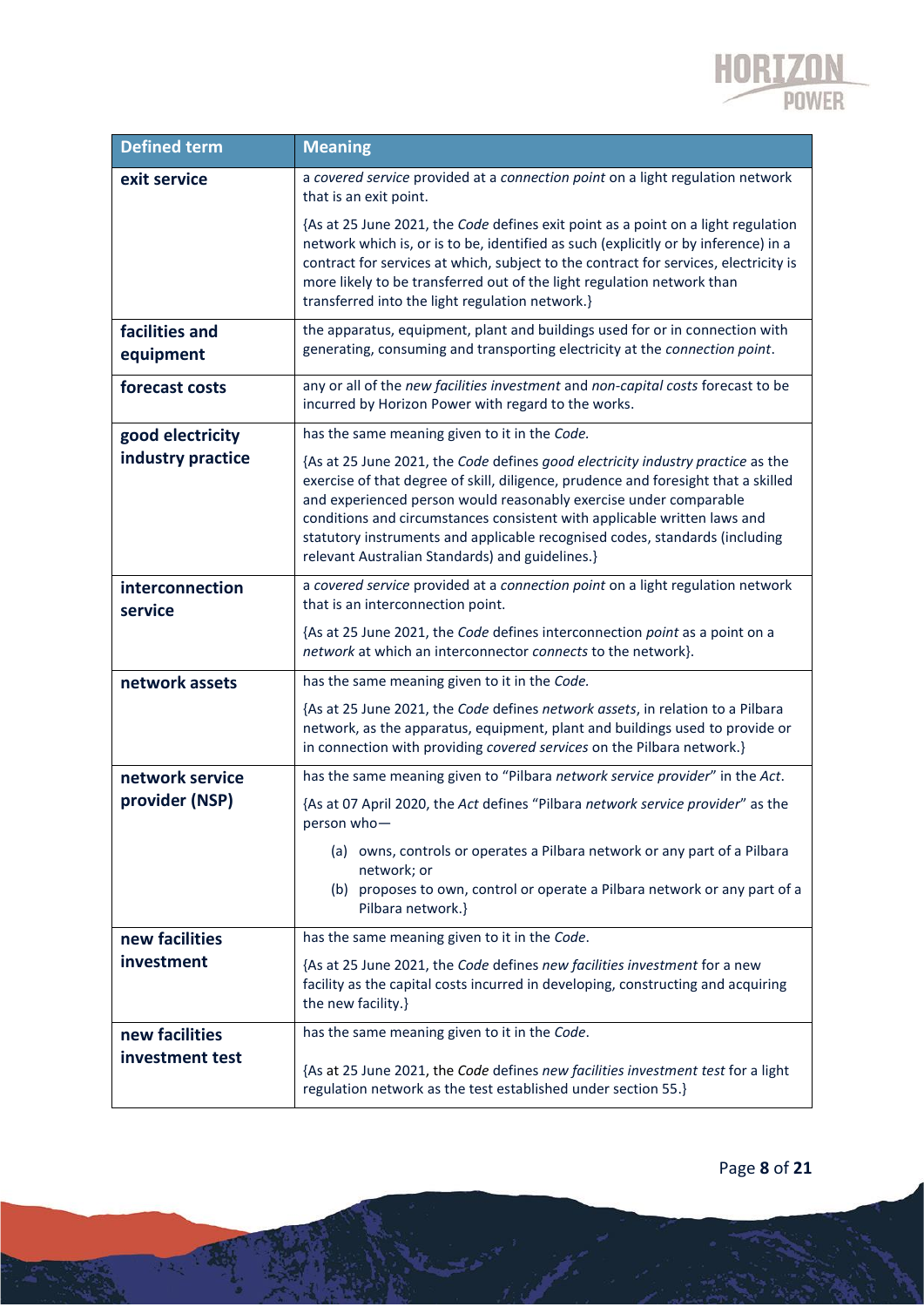

| <b>Defined term</b>                                                   | <b>Meaning</b>                                                                                                                                                                                                                                                                                                                                                                                                                                                             |
|-----------------------------------------------------------------------|----------------------------------------------------------------------------------------------------------------------------------------------------------------------------------------------------------------------------------------------------------------------------------------------------------------------------------------------------------------------------------------------------------------------------------------------------------------------------|
| non-capital                                                           | has the same meaning given to it in the Code.                                                                                                                                                                                                                                                                                                                                                                                                                              |
| contribution                                                          | {As at 25 June 2021, the Code defines non-capital contribution as a payment or<br>provision in kind made, or to be made, by a user in respect of any non-capital<br>costs of required work or under a headworks scheme.}                                                                                                                                                                                                                                                   |
| non-capital costs                                                     | has the same meaning given to it in the Code.                                                                                                                                                                                                                                                                                                                                                                                                                              |
|                                                                       | {As at 25 June 2021, the Code defines non-capital costs, in relation to covered<br>services provided by a NSP by means of a light regulation network for a period<br>of time, as all costs incurred in providing the covered services for the period of<br>time which are not new facilities investment or capital-related costs, including<br>those operating, maintenance and administrative costs which are not new<br>facilities investment or capital-related costs.} |
| has the same meaning given to it in the Act.<br><b>Pilbara region</b> |                                                                                                                                                                                                                                                                                                                                                                                                                                                                            |
|                                                                       | {As at 07 April 2020, the Act defines Pilbara region as the Pilbara region<br>defined in the Regional Development Commissions Act 1993 Schedule 1.}                                                                                                                                                                                                                                                                                                                        |
| price list                                                            | has the same meaning given to it in the Code.                                                                                                                                                                                                                                                                                                                                                                                                                              |
|                                                                       | {As at 25 June 2021, the Code defines price list as the schedule of tariffs for a<br>light regulation network.}                                                                                                                                                                                                                                                                                                                                                            |
| has the same meaning given to it in the Code.<br>pricing period       |                                                                                                                                                                                                                                                                                                                                                                                                                                                                            |
|                                                                       | {As at 25 June 2021, the Code defines pricing period as the defined future<br>period, which must be no more than 5 years, for which a services and pricing<br>policy is applicable.}                                                                                                                                                                                                                                                                                       |
| reasonable and                                                        | has the same meaning given to it in the Code.                                                                                                                                                                                                                                                                                                                                                                                                                              |
| prudent person                                                        | {As at 25 June 2021, the Code defines reasonable and prudent person as a<br>person acting in good faith and in accordance with good electricity industry<br>practice.                                                                                                                                                                                                                                                                                                      |
| reference service                                                     | has the same meaning given to it in the Code.                                                                                                                                                                                                                                                                                                                                                                                                                              |
|                                                                       | {As at 25 June 2021, the Code defines reference service as a covered service<br>designated by a services and pricing policy to be a reference service, and which<br>is provided on the corresponding <i>reference</i> terms and conditions.}                                                                                                                                                                                                                               |
| reference tariff                                                      | has the same meaning given to it in the Code.                                                                                                                                                                                                                                                                                                                                                                                                                              |
|                                                                       | {As at 25 June 2021, the Code defines reference tariff as the tariff specified in a<br>price list for a reference service.}                                                                                                                                                                                                                                                                                                                                                |
| has the same meaning given to it in the Code.<br>required work        |                                                                                                                                                                                                                                                                                                                                                                                                                                                                            |
|                                                                       | {As at 25 June 2021, the Code defines required work as the work which is<br>necessary in order to provide a covered service under an access contract and<br>includes anything the subject of an arbitrator's determination under section<br>115(2)(c).                                                                                                                                                                                                                     |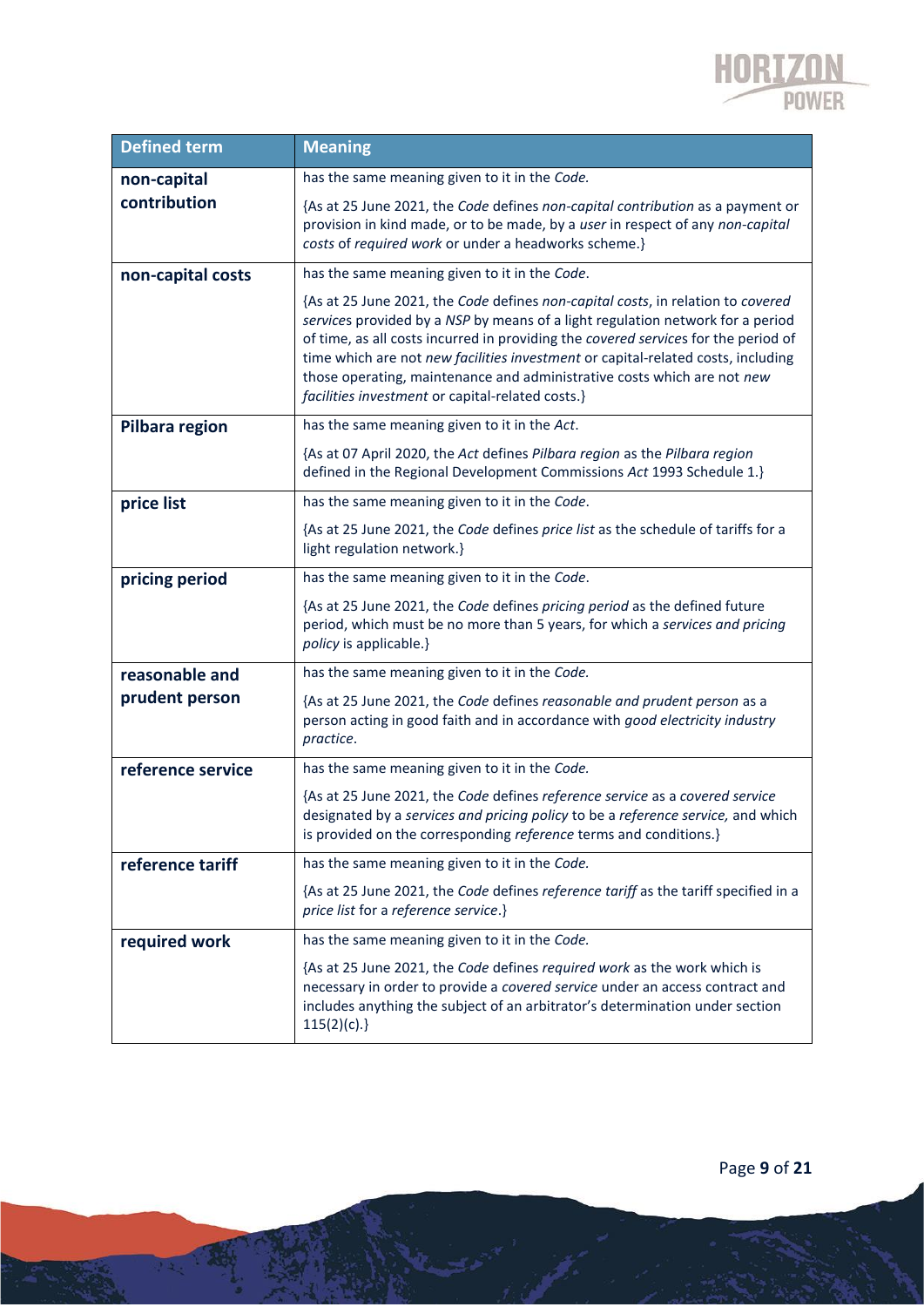

| <b>Defined term</b>                     | <b>Meaning</b>                                                                                                                                                                                                                                                                                                                                            |
|-----------------------------------------|-----------------------------------------------------------------------------------------------------------------------------------------------------------------------------------------------------------------------------------------------------------------------------------------------------------------------------------------------------------|
| sub-transmission                        | has the same meaning given to it in the Code.                                                                                                                                                                                                                                                                                                             |
| system                                  | {As at 25 June 2021, the Code defines sub-transmission system as any<br>apparatus, equipment, plant or buildings used, or to be used, for, or in<br>connection with, the transportation of electricity at nominal voltages of 22 kV<br>or higher but less than 66 kV dedicated to a single connection point above<br>15 MVA.}                             |
| target revenue                          | has the same meaning given to it in the Code.                                                                                                                                                                                                                                                                                                             |
|                                         | {As at 25 June 2021, the Code defines target revenue for a light regulation<br>network for a pricing period, as [the revenue] determined in accordance with<br>sections 47 to 60.}                                                                                                                                                                        |
| harmonised                              | has the same meaning given to it in the Pilbara Network Rules.                                                                                                                                                                                                                                                                                            |
| technical rules                         | {As at 29 June 2021, the Pilbara Network Rules define the <i>harmonised technical</i><br>rules as the Pilbara Harmonised Technical Rules in the Schedule to these rules,<br>having effect under rule 58.}                                                                                                                                                 |
| <b>Horizon Power</b><br>technical rules | set of rules established and updated from time to time by Horizon Power that<br>are compliant with the harmonised technical rules and details the technical<br>requirements to be met by Horizon Power on the <i>transmission</i> and <i>distribution</i><br>systems and by users who connect facilities to the transmission and<br>distribution systems. |
| user                                    | has the same meaning given to it in the Code.                                                                                                                                                                                                                                                                                                             |
|                                         | {As at 25 June 2021, the Code defines user as a person, who is a party to a<br>contract for services with an NSP, and in connection with a deemed associated<br>arrangement, includes the NSP's other business.}                                                                                                                                          |

### 2. POLICY STATEMENT

This policy provides the community served by Horizon Power with information on the requirements, timing and quantum of *contribution*s payable for works to enable *covered service*s to be provided in the *Pilbara region*.

### WHO THIS POLICY APPLIES TO

This policy applies where it is necessary for Horizon Power to perform works to provide *covered service*s in the *Pilbara region*.

An *applicant* is required to pay a *contribution* for any works in any (including any combination of) the following circumstances:

- (a) in the case of *new facilities investment*, where the forecast cost for the relevant works exceeds the anticipated incremental revenue from those works, any net benefits that reasonably justify higher *reference tariffs* and any costs to maintain the safety or reliability of the *covered Pilbara network* or its ability to provide contracted *covered service*s;
- (b) in the case of works related to *alternative options*, where the *non-capital costs* associated with such works exceeds the anticipated incremental revenue from those

Page **10** of **21**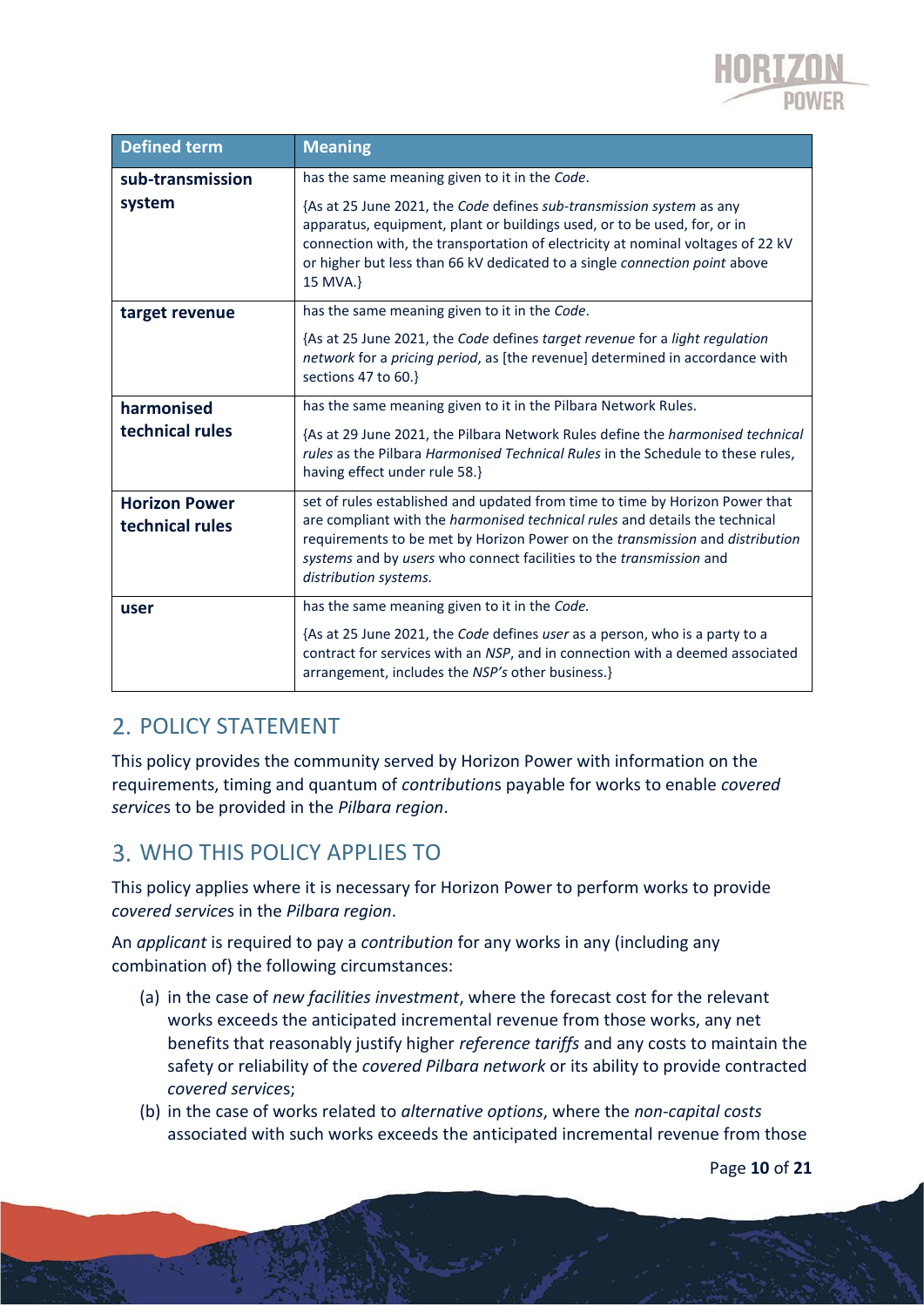

works, any net benefits that reasonably justify higher *reference tariff*s and any costs to maintain the safety or reliability of the *covered Pilbara network* or its ability to provide contracted *covered service*s;

- (c) in the case of non-capital works including *alternative options*, where the costs of the works were not included, and could not reasonably have been included, in forecasts of *non-capital costs* taken into account in setting the *reference tariff*s; or
- (d) where the *applicant* seeks a *covered service* that is better or different in some respect than an equivalent service in the *Horizon Power technical rules* or an equivalent *reference service*.

For the avoidance of doubt, this policy does not apply to:

- (a) The connection of residential and small commercial premises where:
	- (i) supply is available (i.e. there is a line available, at the required voltage and with sufficient capacity for the proposed connection);
	- (ii) there is minimal or no network *augmentation* required (other than network extension beyond the standard service line); and
	- (iii) the maximum connection capacity is 150 kVA.
- (b) The connection of micro embedded generation (e.g. PV installations) with exporting capability and inverter capacity as per the definition in AS4777 where there is minimal or no network *augmentation* required.
- (c) Temporary connections for short term supply, which is defined as connection for a period of 12 months or less, excluding temporary connections in place as part of the construction of a major *customer* connection.
- (d) The connection of unmetered supply (other than public lighting).

This policy applies to real estate developers. For the purposes of the policy, a real estate developer will be treated as a single *customer* for a particular development.

### 4. PURPOSE OF THE CONTRIBUTIONS POLICY

Section 41(2)(a) of the *Code* states that a *contributions policy* must set out principles for―

- (i) determining when the *NSP* may require a *user* to pay a *contribution* in respect of *required work*; and
- (ii) determining the amount of any such *contribution*; and
- (iii) determining how any *contribution*s are to be accounted for when calculating *reference tariff*s; and
- (iv) ensuring that there is no double recovery of costs as a result of any *capital contribution*s associated with *new facilities investment* being included in the *capital base.*

This policy outlines how Horizon Power will treat any *contribution*s required to be made to provide a *covered service* or extend the network to provide *covered service*s to an *applicant* in the *Pilbara region* to ensure that:

• appropriate economic pricing signals are provided to *users* that reflect the true cost of *connection* to Horizon Power's network or any new or upgraded *covered services*;

Page **11** of **21**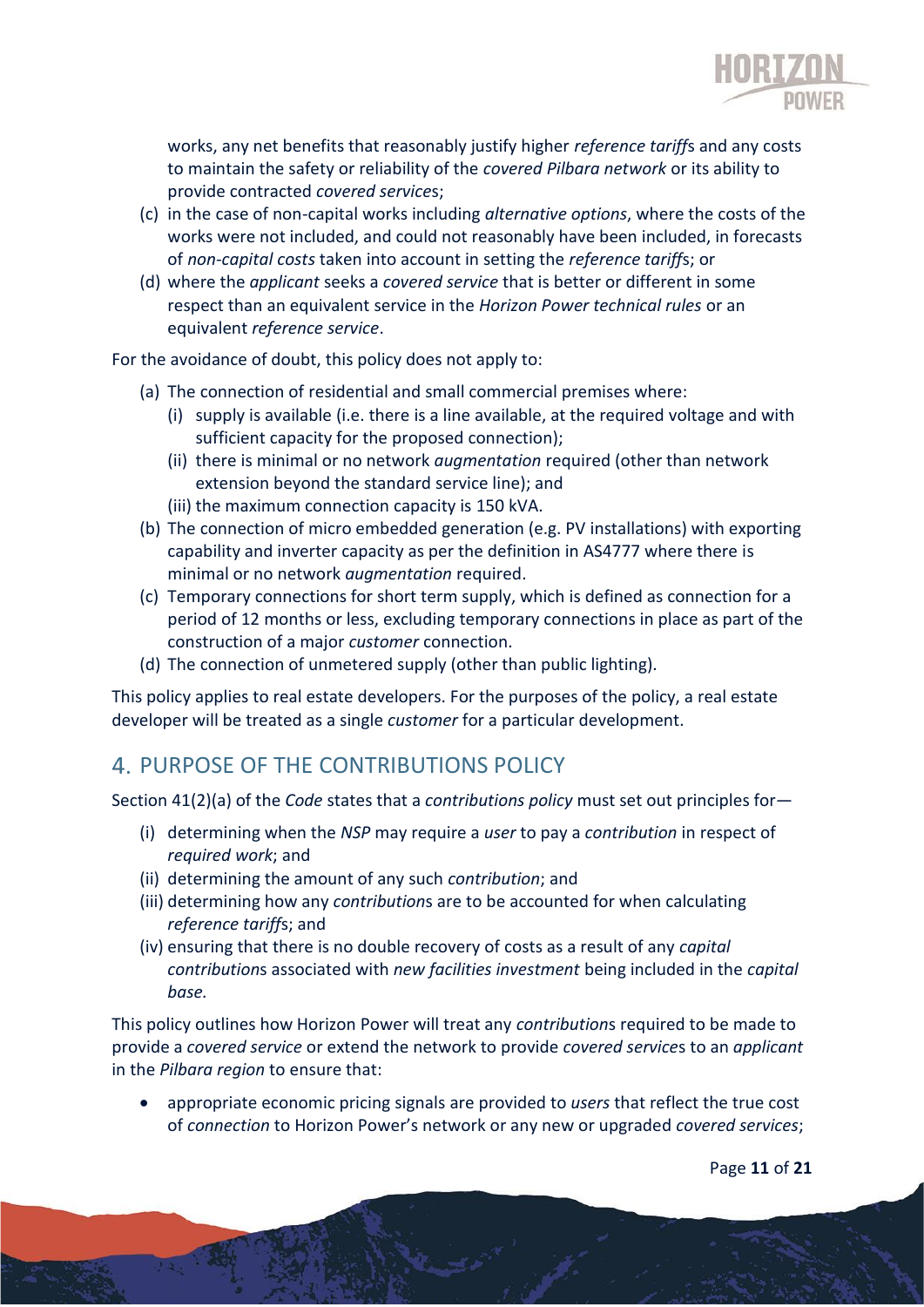

- *connections* made to Horizon Power's *covered Pilbara network* are commercially viable; and
- outcomes for both new and existing *users* are more equitable.

Specifically, this policy outlines the circumstances where an *applicant* may have to make a *contribution* with respect to the *required work*s to provide *covered service*s to them. The policy sets out:

- when a *contribution* needs to be made;
- how the *contribution* is calculated; and
- the manner in which the *contribution* is to be made.

### LOWEST SUSTAINABLE COST

A *contribution* with respect to *covered service*s sought by an *applicant* must not exceed the amount that would be required by a prudent service provider acting efficiently, in accordance with *good electricity industry practice* seeking to achieve the lowest sustainable cost of providing the *covered service*s.

### **6. APPLICANT MUST MAKE CONTRIBUTION**

### $6.1$ Applicant must make contribution

If the application of this *contributions policy* to *required work*s produces a *contribution* amount that is greater than zero, Horizon Power is not required to undertake the works in respect of a *connection application* for a *covered service* until the *applicant* enters into a contract with Horizon Power under which the *applicant* agrees to provide the *contribution*, including any GST liability, to Horizon Power in accordance with this *contributions policy*.

### $6.2$ **Payment of GST**

The payment of a *contribution* may be subject to GST and, if so, Horizon Power will request an *applicant* to pay an additional amount equal to Horizon Power's GST liability. Horizon Power may request payment of this additional amount at the time Horizon Power's GST liability arises.

### Applicant must provide security for new revenue  $6.3$

- (a) Where the *allocated forecast costs* are greater than \$50,000, Horizon Power may require an *applicant* to provide security under this clause if Horizon Power determines there to be a risk of not receiving the *estimated new revenue*.
- (b) Horizon Power may require the *applicant* to provide security in the form of an unconditional, irrevocable bank guarantee, or equivalent financial instrument in terms acceptable to Horizon Power guaranteeing new revenue in the amount of:
	- (i) the *estimated new revenue* (where the *estimated new revenue* is less than the *allocated forecast costs*); or
	- (ii) the *allocated forecast costs* (where the *estimated new revenue* is more than the *allocated forecast costs*).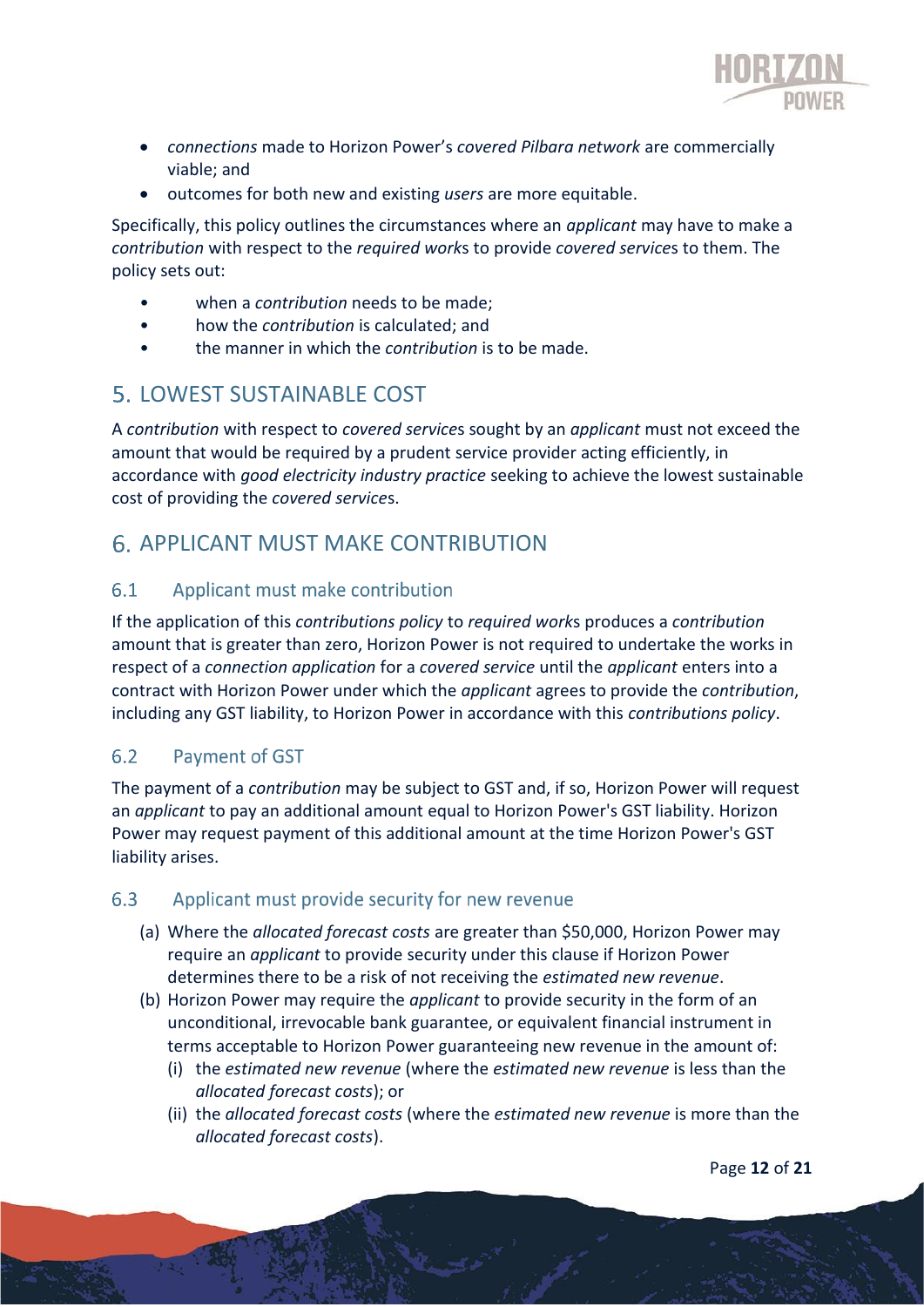

- (c) Where Horizon Power requires security under clause 6.3(b) the *applicant* must provide it before the commencement of the *required work*s the subject of the *connection application*.
- (d) Where an *applicant* has provided security under clause 6.3(c), then 24 months after the commencement of the associated *exit service*, *entry service*, *bidirectional service* or *interconnection service* Horizon Power will reconsider the risk of not receiving the *estimated new revenue* (based on the then expected use of those services) and if that risk:
	- (i) no longer remains, Horizon Power will return the security;
	- (ii) remains, but has abated, Horizon Power may reduce the amount of the security by requiring a new security for the reduced amount; or
	- (iii) has crystallised (such that some or all of the *estimated new revenue* will not be recovered by Horizon Power), Horizon Power will re-determine the *contribution* under this *contributions policy* and recover from the *applicant* any difference from the amount of any original *contribution* and, after that recovery, return the security.
- (e) Where an *applicant* has provided security under clause 6.3(c) and then terminates the contract with Horizon Power, under which the *applicant* agreed to provide the *contribution*, after the commencement of the *required work*s the subject of the *connection application* and prior to the commencement of the associated *exit service*, *entry service*, *bidirectional service* or *interconnection service*, then Horizon Power will recover from the *applicant*:
	- (i) any costs incurred by Horizon Power in undertaking the *required work*s the subject of the *connection application*; less
	- (ii) any of those costs that can reasonably be recovered from subsequent *applicant*s,

before returning the security.

(f) In applying this clause Horizon Power will act as a *reasonable and prudent person*.

#### 6.4 Payment of tax

The receipt by Horizon Power of a *contribution* may result in Horizon Power incurring a tax liability (whether under Commonwealth or State income tax and other legislation or under a tax equivalent regime applicable to Horizon Power as a government owned enterprise) and Horizon Power may recover from the *applicant*, as part of the *contribution* payable by the *applicant*, Horizon Power's forecast of the net tax liability it will incur as a result of the receipt of such *contribution*. For the avoidance of doubt, this clause 6.4 and clause 7.4 do not deal with liability for GST, which is dealt with in clause 6.2.

### 7. AMOUNT OF CONTRIBUTION

### $7.1$ **Calculation of contribution**

The *contribution* payable in respect of any works to which this policy applies is calculated by:

(a) determining any applicable amount calculated under clauses 8.1, 8.2 and 8.5; and

Page **13** of **21**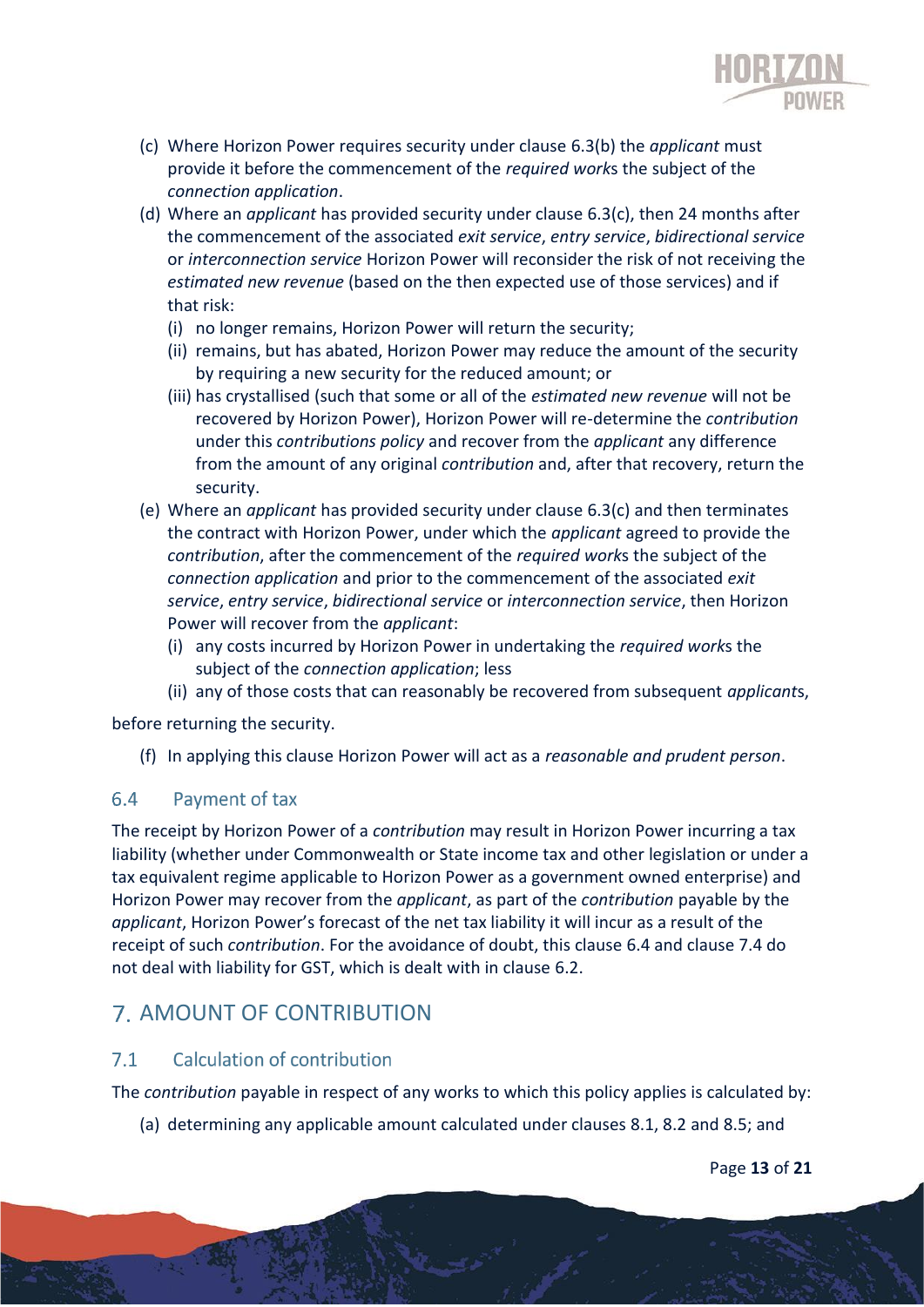

- (b) adding either the amount calculated as follows, or zero, whichever is the greater:
	- (i) determine the appropriate portion of any of the *forecast costs* of the works, which do not meet the *new facilities investment test*, to allocate to the *applicant* under clause 7.3; and
	- (ii) add any applicable amount calculated under clauses 8.3 and 8.4; and
	- (iii) deduct the amount likely to be recovered in the form of new revenue gained from providing covered services to the applicant, or, if the applicant is a *customer* (including residential *customers*), to the *customer's* retailer, over a reasonable time at the *contributions rate of return*; and
- (c) add any tax liability (of the nature referred to in clause 6.4) which Horizon Power forecasts it will incur due to the receipt of the amount payable under paragraphs (b)(i) to (iii) of this clause 7.1, as calculated in accordance with clause 7.4.

#### $7.2$ Amount of revenue

For the purposes of this *contributions policy*:

- (a) When calculating the new revenue gained from providing *covered service*s to a *connection point* on the *distribution system*, except that part of the *distribution system* that is the *sub-transmission system*, Horizon Power will use:
	- (i) the prices and/or price path set out in the *price list* at the time of the connection offer, until the end of the *pricing period*; and
	- (ii) a flat real price path after the end of the *pricing period* for the reasonable time;
	- (iii) a fair and reasonable estimate of demand based on an assessment of the connection *applicant*'s particular circumstances.
- (b) The reasonable time is to be determined by Horizon Power, as a *reasonable and prudent person*, having regard to:
	- (i) the anticipated commercial life of the works, up to a maximum of 15 years, unless a contract has been entered into with the *applicant* for the provision of *covered service*s over a longer period than 15 years, in which case the anticipated commercial life of the works is the length of that contract; and
	- (ii) the purpose for which the *applicant* requires the *covered service*s.

{Note: For example, if the *applicant* is proposing to build a plant with an expected 5 year operating life, then the reasonable time might be 5 years or less.}

#### $7.3$ Amount of forecast costs

- (a) Horizon Power may, acting as a *reasonable and prudent person*, determine that the amount of the *forecast costs* to be allocated to the *applicant* for the purposes of clause 7.1(a) is:
	- (i) the full amount of the *forecast costs*; or
	- (ii) an amount determined under clauses 7.3(b) to 7.3(e).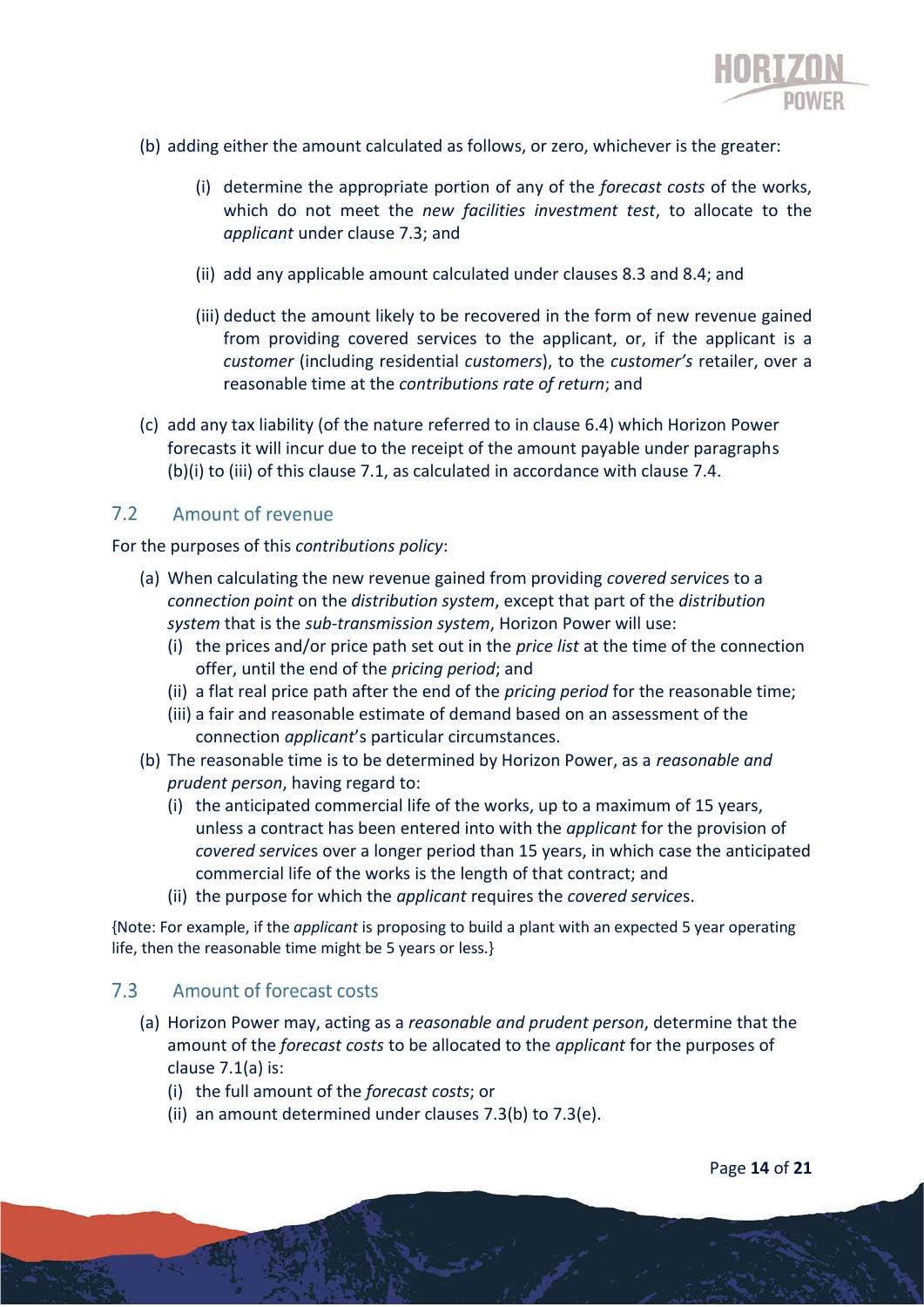

- (b) If Horizon Power chooses to undertake works in excess of the minimum practical works to provide *covered service*s sought by an *applicant*, then Horizon Power will determine that the amount of costs allocated to the *applicant* are the *forecast costs* of the minimum practical works.
- (c) If:
	- (i) Horizon Power reasonably expects to receive tariff income from future *applicant*s, because of works to provide *covered service*s sought by an *applicant*, within a period of 10 years (or such longer period as reasonably determined by Horizon Power acting as a *reasonable and prudent person*), of the original *applicant*'s *connection application*; or
	- (ii) an *applicant* seeks a *covered service* that will make use of works undertaken to provide *covered service*s to a previous *applicant*, within a period of 10 years (or such longer period as reasonably determined by Horizon Power acting as a *reasonable and prudent person*), of the original *applicant*'s *connection application*, and for which the original *applicant* paid a *contribution* calculated under clause 7.1;

then Horizon Power will apportion the costs based on the relative use of the works by the *applicant* compared to the relative use of the works expected to be sought by those future *applicant*s, or the relative use of the works sought by previous *applicant*s, or both, as applicable.

- (d) If Horizon Power has received more than one *connection application* requiring the same works, then Horizon Power may negotiate with the *applicant*s to apportion the *forecast costs* of the works between the *applicant*s, based on the relative use of the works sought by each *applicant*.
- (e) If works to provide *covered service*s to an *applicant* provide specific savings to Horizon Power in performing its legal obligations, then Horizon Power will determine that the costs to be allocated to the *applicant* are the *forecast costs* less the amount saved.

### $7.4$ **Forecasting tax liability**

For the purposes of determining the costs representing Horizon Power's tax liability arising due to receipt of an amount calculated under paragraphs (a) to (d) of clause 7.1, Horizon Power must estimate the net tax liability, with respect to the *contribution*, it will incur over the life of the assets to which the *contribution* relates. The calculation of the grossed up tax expense takes into account the circularity arising from the payment of tax costs by the *customer*, the dividend imputation franking credit that may be passed through to Horizon Power's shareholder and the statutory tax depreciation benefit which offsets the tax costs incurred by Horizon Power.

### GENERAL PROVISIONS

### 8.1 **Connection assets**

The *applicant* must pay the full *forecast costs* of any works to provide *connection assets*.

Page **15** of **21**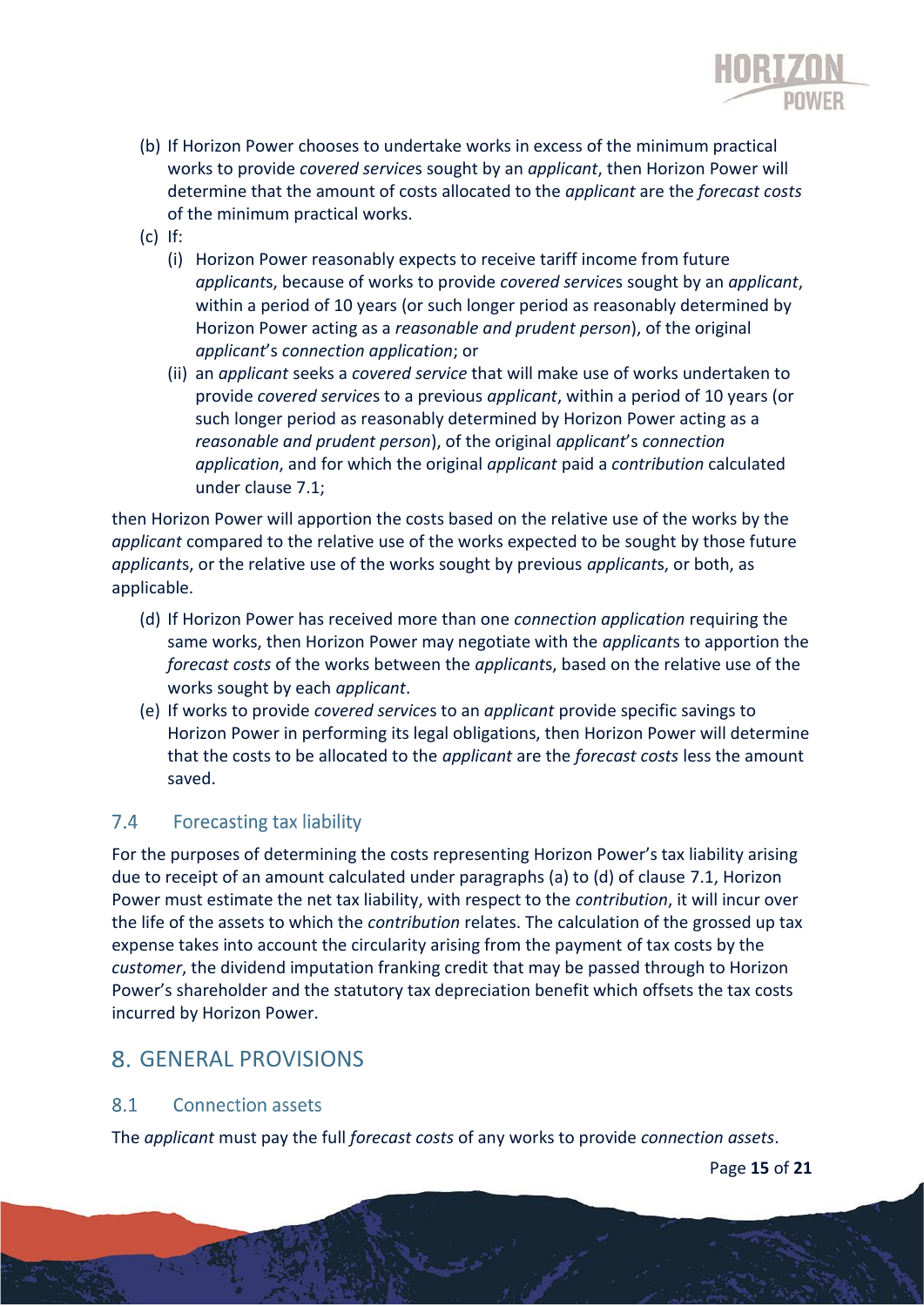

### 8.2 Non-capital costs

The *applicant* must pay to Horizon Power the full amount of any *non-capital costs* that Horizon Power incurs in performing works, which in any case must not exceed such costs that would be incurred by a prudent service provider acting efficiently in accordance with *good electricity industry practice*.

{Note: these costs might include, for example, adjusting protection settings, reprogramming computer equipment and so on.}

#### Works over and above standard works  $8.3$

If an *applicant* seeks a *covered service* that is better or different in some respect than an equivalent service in the *Horizon Power technical rules* or an equivalent *reference service*, then the *applicant* must pay to Horizon Power:

- (a) a *contribution* calculated under this *contributions policy* for the equivalent service; and
- (b) the difference between the *forecast costs* of the works required to provide the equivalent service and the *forecast costs* of the works required to provide the better or different service, to the extent that the better or different service does not otherwise:
	- (i) provide a net benefit in the *covered Pilbara network* over time that justifies higher *reference tariff*s; or
	- (ii) be necessary to maintain the safety or reliability of the *covered Pilbara network* or its ability to provide contracted *covered service*s.

{Note: this could be, for example, a design philosophy delivering increased security of supply}

#### 8.4 Costs related to compliance with the Horizon Power technical rules

- (a) The *applicant* must pay a *contribution* calculated under this *contributions policy* in respect of any works required to upgrade the fault level ratings of *network assets*, or any other works required to ensure that Horizon Power complies with the *Horizon Power technical rules* with respect to the *network assets*.
- (b) The *applicant* must pay all of its own costs in relation to ensuring that its *facilities and equipment* comply with the *Horizon Power technical rules*.

#### 8.5 **Temporary supplies**

The *contribution* to be paid by an *applicant* who seeks a temporary supply is, if no applicable amount is published on Horizon Power's website, an amount equal to the full *forecast costs* of those works.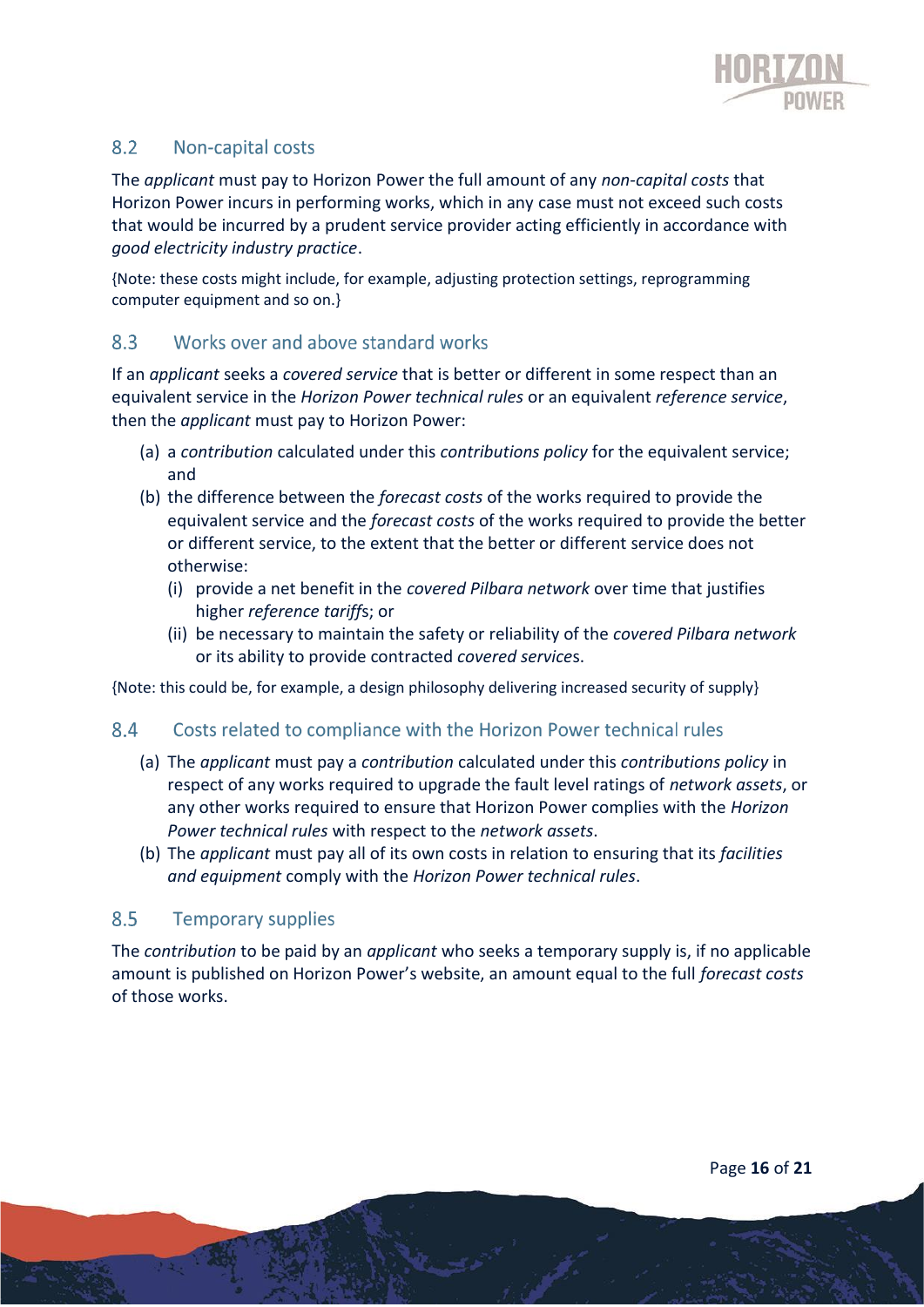

## 9. MANNER OF CONTRIBUTION

#### Options for payment  $9.1$

A *contribution* may be made:

- (a) by the *applicant* by way of a financial payment comprising either:
	- (i) periodic financial payments, subject to clause 9.2; or
	- (ii) an upfront financial payment;
- (b) by the Western Australian Government under any appropriate government policy; or
- (c) by the *applicant* undertaking the *augmentation* and transferring ownership of the *augmentation*, subject to clause 9.4.

Where the *contribution* is greater than \$1,000,000, the *applicant* and Horizon Power may negotiate to adjust the *contribution* to reflect actual costs of the *required work*s determined after the completion of the works. This does not exclude the *applicant* from any obligations to pay a *contribution* under this *contributions policy*.

### $9.2$ When applicant may choose periodic payment

The *applicant* may not elect under clause 9.1(a)(i) to make the *contribution* by way of a periodic financial payment unless the total amount of the *contribution* exceeds \$25,000.

#### $9.3$ Terms and amount of periodic payment

If the *applicant* elects to make a *contribution* by way of periodic financial payment under clause 9.2, then:

- (a) where the *contribution* is up to \$1,000,000, the term over which the periodic payments are made will be commensurate with the *contribution*, up to a maximum of 5 years;
- (b) where the *contribution* is greater than \$1,000,000, the maximum term over which the periodic payments are made will be negotiated between the parties;
- (c) interest will be payable on each periodic payment, at a reasonable commercial rate to be negotiated between Horizon Power and the *applicant*; and
- (d) Horizon Power (acting as a *reasonable and prudent person*) may require the *applicant* to procure an unconditional, irrevocable bank guarantee, or equivalent financial instrument, in terms acceptable to Horizon Power, guaranteeing the *contribution*.

### 9.4 Augmentations undertaken by applicant

- (a) An *applicant* may, with Horizon Power's approval, construct an *augmentation* of the *covered Pilbara network*.
- Page **17** of **21** (b) Where an *applicant*, in accordance with (a) above, constructs an *augmentation* of the *covered Pilbara network*, the *applicant* shall agree to transfer the ownership of the *augmentation* to Horizon Power on such reasonable terms and conditions as may be stipulated by Horizon Power (after Horizon Power has tested the *augmentation* and certified that it meets the applicable technical standards) but in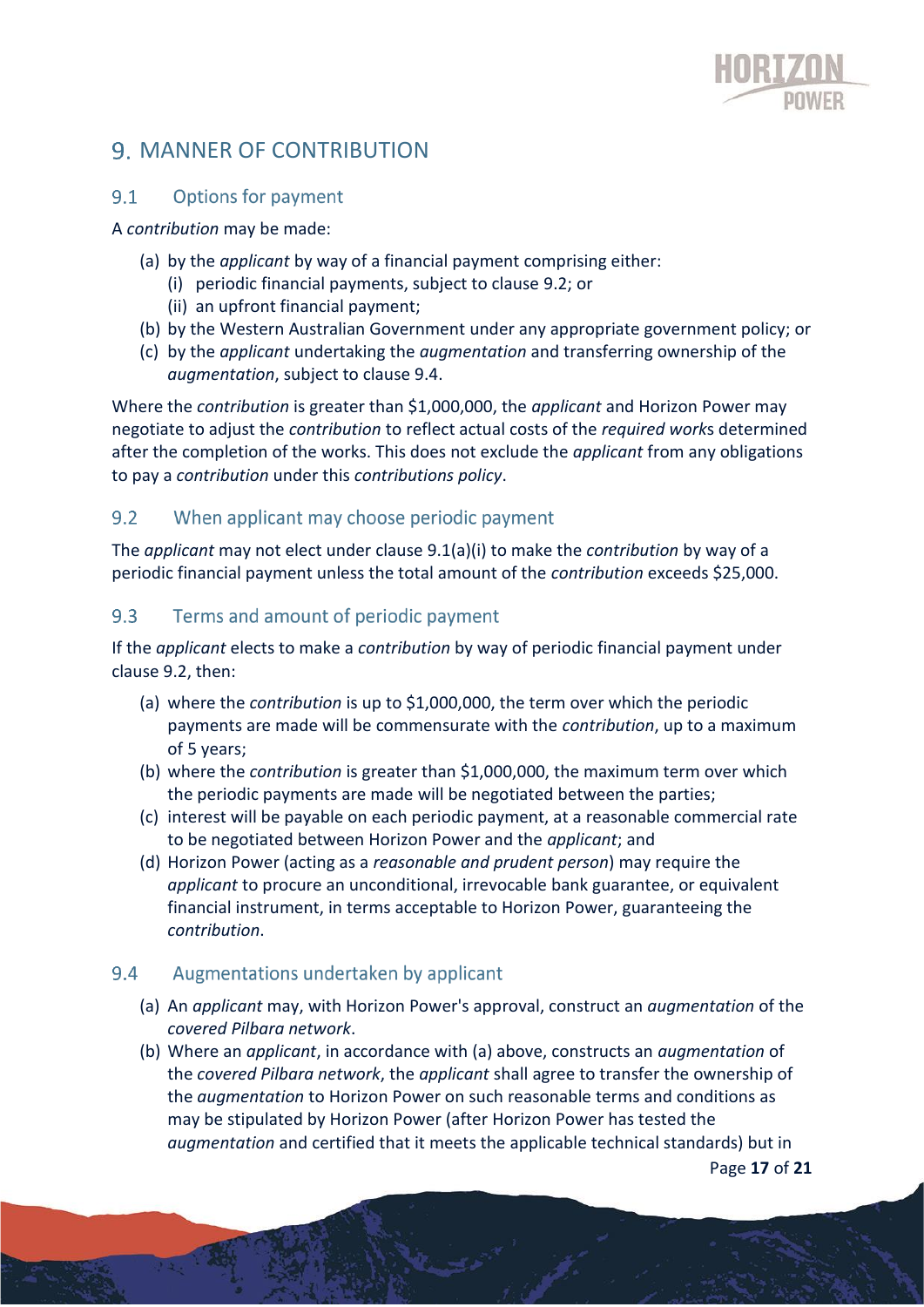

no circumstance will Horizon Power become obliged to make any payment to the *applicant* or any other person with respect to the *augmentation*.

{Note: An *applicant* is required to pay to Horizon Power the fees set by Horizon Power from time to time associated with Horizon Power testing the *augmentation* to establish that it meets the applicable technical standards for the *augmentation* to *connect* to the network.}

### $10<sub>1</sub>$ REBATES AND RECOUPMENT

### 10.1 Parties may negotiate a rebate

- (a) Where:
	- (i) an *applicant* has paid a *contribution*, or is paying a *contribution* in the form of periodic payments, for *required work*s associated with a *connection point*; and
	- (ii) the value of the *contribution* is in excess of \$1,000,000,

then Horizon Power and the *applicant* may negotiate to require Horizon Power to provide a rebate in circumstances where a subsequent *applicant* associated with a different *connection point* benefits from the works or a part of the works in respect of the original *connection point*. The rebate can only be in relation to assets, the costs of which were included in the calculation of the original *contribution* under this *contributions policy*.

- (b) Where:
	- (i) an *applicant* has paid a *contribution*, or is paying a *contribution* in the form of periodic payments, for *required work*s associated with a *connection point* for which the full *forecast costs* of the works were allocated to the *applicant* under clause 7.3;
	- (ii) at the time that the works are carried out, it is only the *applicant* who will benefit from the *required work*s associated with that *connection point*; and
	- (iii) the value of the *contribution* is in excess of \$200,000 but less than \$1,000,000,

then Horizon Power and the *applicant* may negotiate to require Horizon Power to provide a rebate in circumstances where a subsequent *applicant* associated with a different *connection point* benefits from the works or a part of the works in respect of the original *connection point*.

- (c) Where:
	- (i) an *applicant* has paid a *contribution*, or is paying a *contribution* in the form of periodic payments, for *required work*s associated with a *connection point* for which the full *forecast costs* of the works were allocated to the *applicant* under clause 7.3;
	- (ii) at the time that the works are carried out, it is only the *applicant* who will benefit from the works in relation to that *connection point*; and
	- (iii) the value of the *contribution* is less than or equal to \$200,000,

then Horizon Power and the *applicant* may negotiate to require Horizon Power to provide a rebate in circumstances where a subsequent *applicant* associated with a different *connection point* benefits from the works or a part of the works within 10 years of the date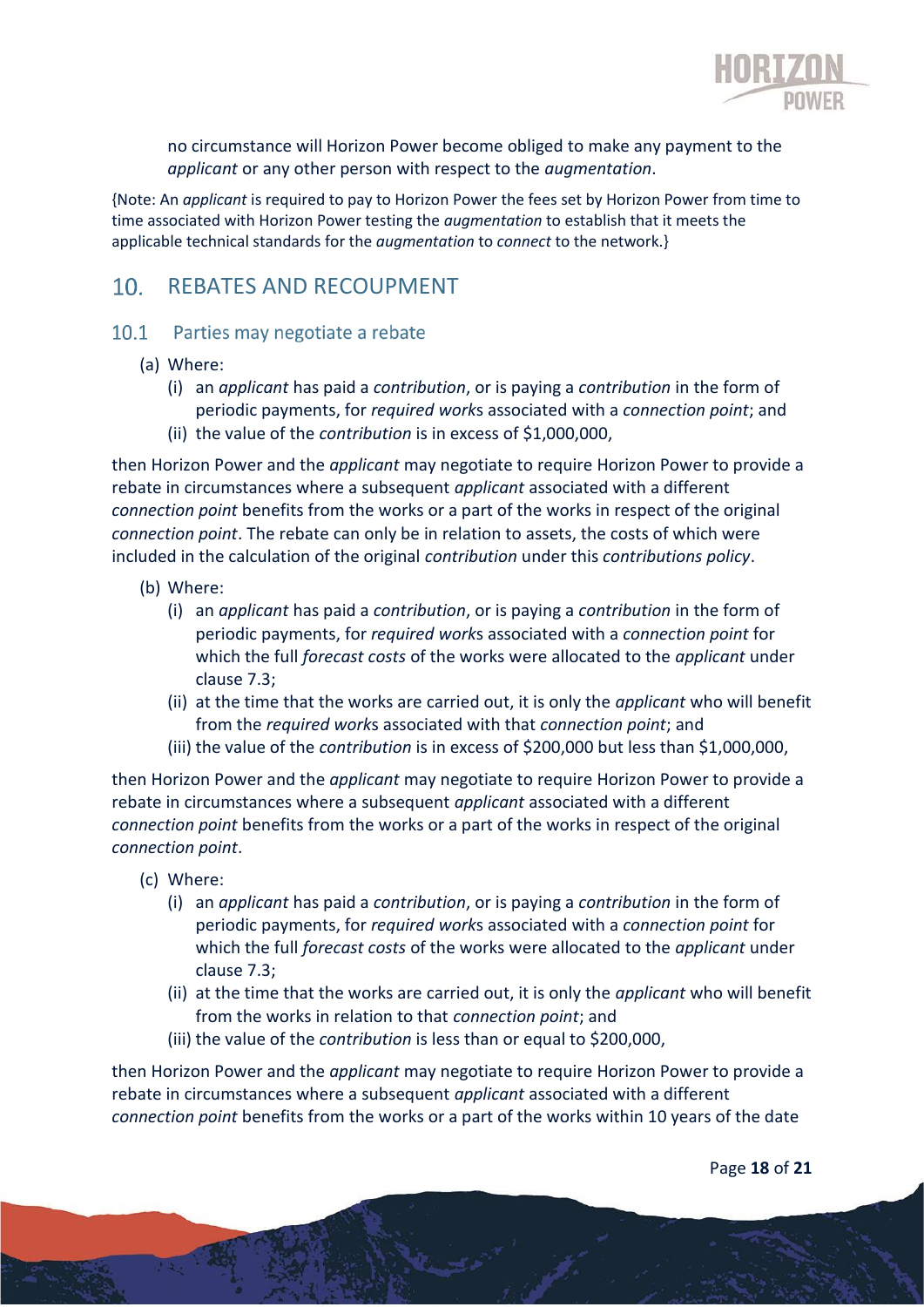

that the *contribution* was paid, or periodic payments of the *contribution* began, in respect of the original *connection point*.

- (d) Any negotiated rebate will be payable to the *customer* or the *user* associated with that *connection point* at the time of the rebate being payable.
- (e) The amount of a rebate given to a *user* or *customer* under clause 10.1(a), (b) or (c) is determined by apportioning the amortised *contribution* paid in respect of the original *connection point* between the *user* or *customer* associated with the original *connection point* and each subsequent *applicant* based on the relative contracted capacity of each party, where the *contribution* is amortised completely in a straight line over 10 years.
- (f) Horizon Power is not under any obligation to pay any rebate for a *contribution* to any *user* or *customer* under any circumstance other than that expressly provided for under clause 10.1(a), (b) or (c).

#### Subsequent new applicants must pay rebate  $10.2$

Where Horizon Power must pay a rebate to a *user* or a *customer* in respect of a *connection point* under clause 10.1, each subsequent *applicant* that triggers such a rebate must pay to Horizon Power an upfront amount equivalent to the rebate.

### OBLIGATION TO PROVIDE INFORMATION  $11.$

Upon request from an *applicant*, and in respect of a *contribution* for *required work*s, Horizon Power will provide the *applicant* with the following information:

- (a) where the *contribution* is in respect of *new facilities investment*, details of the assessment of the *new facilities investment* against:
	- (i) the *estimated new revenue*; and
	- (ii) the estimated net benefits that reasonably justify higher *reference tariff*s; and
	- (iii) any necessity to maintain the safety and reliability of the *covered Pilbara network* or its ability to provide contracted *covered service*s;
- (b) where the *contribution* is made in respect of *non-capital costs* related to *alternative options*, details of the assessment of the *non-capital costs* against:
	- (i) the additional estimated revenue for the alternative option relative to the alternative option *non-capital costs*; and
	- (ii) the estimated net benefits that reasonably justify higher *reference tariff*s; and
	- (iii) any necessity to maintain the safety and reliability of the *covered Pilbara network* or its ability to provide contracted *covered service*s; and
- (c) details of the calculation of the amount that does not satisfy these tests; and
- (d) details of assumptions and calculations applied in the apportionment of any forecast cost of works between the *user* or *applicant* and other *user*s or *applicant*s or Horizon Power under clause 7.3 of this *contributions policy*.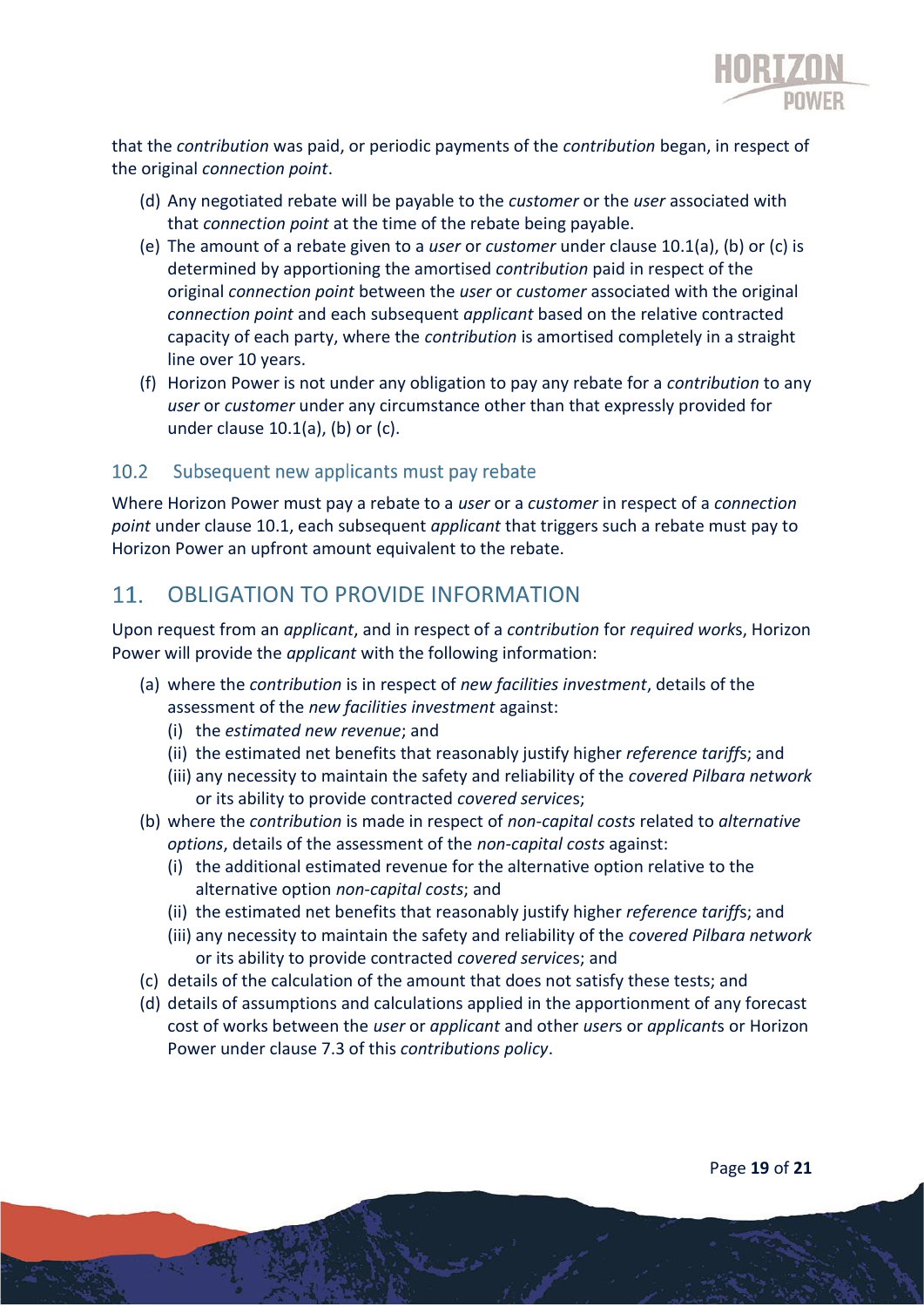

# 12. ACCOUNTING FOR CONTRIBUTIONS WHEN CALCULATING REFERENCE TARIFFS

When calculating the *target revenue* for providing *covered service*s in the *Pilbara region*, which is used to calculate *reference tariff*s:

- (a) the forecast *non-capital costs* are net of any *non-capital contributions*;
- (b) the forecast *new facilities investment* is net of any forecast *capital contribution*s; and
- (c) the *new facilities investment* that is added to the *capital base* is net of any *capital contribution*s.